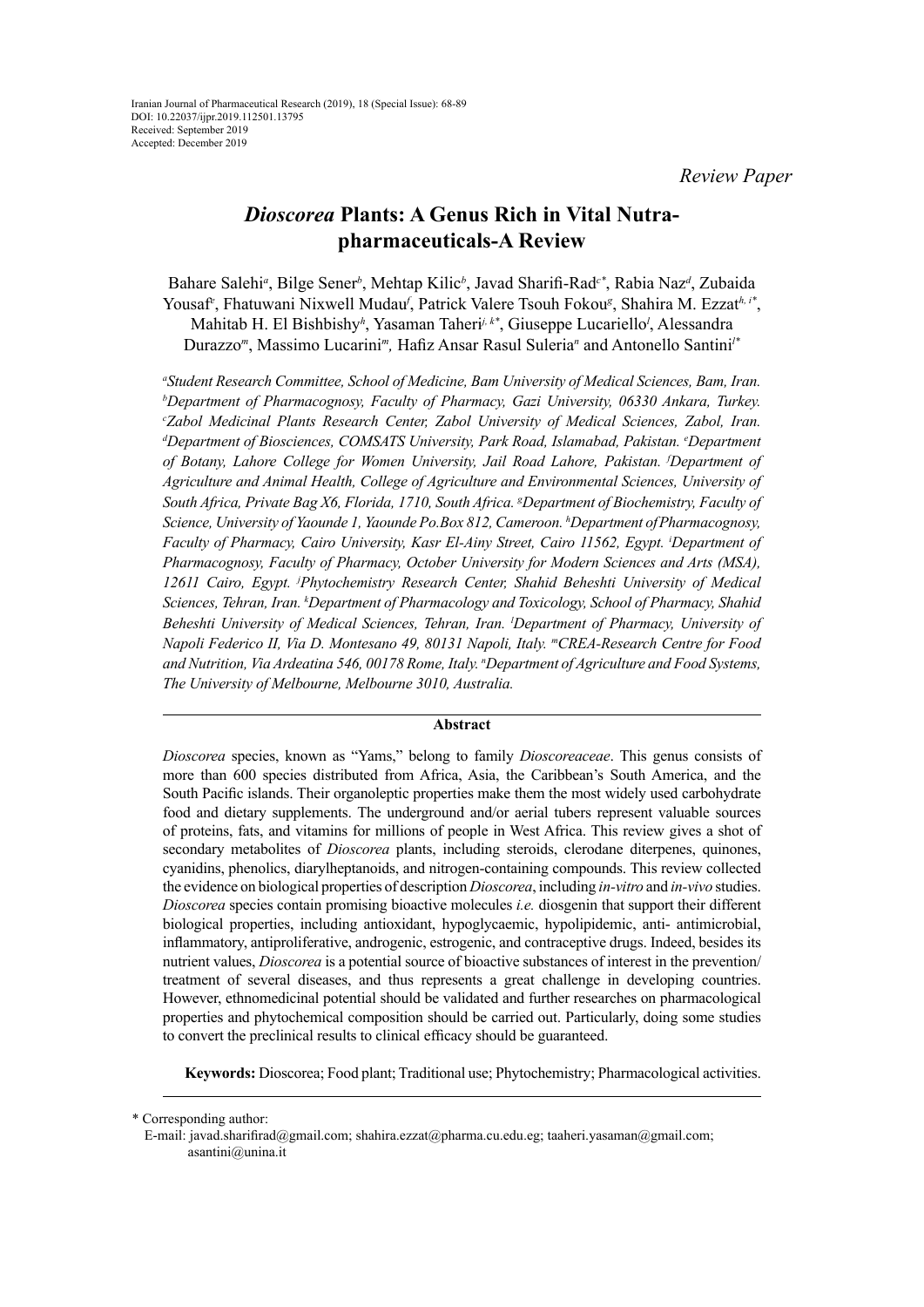# **Introduction**

*Dioscorea* belongs to the family *Dioscoreaceae*, sub-family Dioscoreoideae, consisting of 600 species. *Dioscorea* species are native to the old-world including high temperatures tropics and subtropic regions of the world. The major part of species occur in West Africa, Southern Asia, and Tropical America: they are herbaceous climbers with rhizome or tubers *Dioscorea* species and, being usedin the formulation of pharmaceutical products, have a high medicinal, industrial and commercial importance (1). Indeed, *Dioscorea* species account for the most important dietary supplements ingredients used in cosmetics and pharmaceutical industries. It has also been commonly used by local people, mostly those who are engaged in the trade of medical plants worldwide. Indeed, tubers of different *Dioscorea* species are used as a cure for different diseases and ailments (cough, cold, stomach ache, leprosy, burns, fungal infections, dysentery, skin diseases, rheumatism, arthritis, *etc.*) in several formulations, and even for birth control (1). It is well known the potential of this plant is related due to the different phytochemical compounds found in *Dioscorea*. Tubers and roots contain steroidal sapogenins, mostly diosgenin as well as volatile compounds (2, 3). Chemical substances like diosgenin found in *Dioscorea* are commercially used in the pharmaceutical industry. The high demand for the medicinal use of this plant in different parts of the world suggests a strong need for conservation strategies. However, the conservation might not be easy or simple as it must involve plant protection and wellcontrolled access to its resources. There still a huge need for more research and information on the food, nutraceutical, and medicinal value worldwide of this plant species. Therefore, this review tends to fill this gap by summarizing data on the current medicinal importance of *Dioscorea* species.

### *Dioscorea* **plants phytochemical composition**

Researches have been brought new knowledge about chemical compounds in

tubers of *Dioscorea* species and possible medicinal usage. The most common secondary metabolites are saponins, and more than 100 steroidal saponins (based on aglycon part as stigmastanol, furostanol, spirostanol, cholestanol, ergostanol, and pregnanol glycosides (Figure 1)) were isolated from various *Dioscorea* species. Besides these steroids, clerodane diterpenes, phenolics, cyanidins, quinones, diarylheptanoids, and nitrogen-containing compounds in the tubers of *Dioscorea* species were quantified (4). Steroidal saponins mainly consist of furostane, a pentacyclic ring system with a sixth open ring; spirostane, a hexacyclic ring system; and pregnane, a tetracyclic ring system. The sugar part is mainly composed of glucose and rhamnose in various proportions and linkages. Steroidal saponins are glycosides consisting of an aglycone (diosgenin) and several glycosyl moieties. The most common sugars encountered in saponins are pentoses (arabinose, xylose, *etc.*), hexoses (glucose, galactose, *etc.*) and 6-deoxyhexose (rhamnose, *etc.*). The saponins of this plant species are both water-soluble and water-insoluble steroid saponins. *Dioscorea* species are well known for containing steroidal saponins, which were used as marker compounds for quality control of the botanical products. As reported by Jesus *et al.*, 2016, diosgenin (3-*β*-hydroxy-5 spirostene) is the primary furostanol saponin found in several plants, including *Dioscorea* species, and is described as a promising bioactive compound with several medicinal properties, *i.e.* hypolipidemic, antioxidant, anti-inflammatory, hypoglycaemic, and antiproliferative activities (5). Diosgenin obtained by hydrolysis of yam saponin were the main raw material for the industrial production of steroid drug *i.e.* anti-inflammatory, androgenic, estrogenic, and contraceptive drugs, by underlying its potential in the prevention/treatment of several diseases. *Dioscorea villosa* L. roots and rhizomes, also are known as "wild yam", is a rich source of diosgenin. Today, dietary supplements containing wild yam extracts are popular among women for the alleviation of menopausal symptoms and are widely used as alternatives to hormone replacement therapy (5).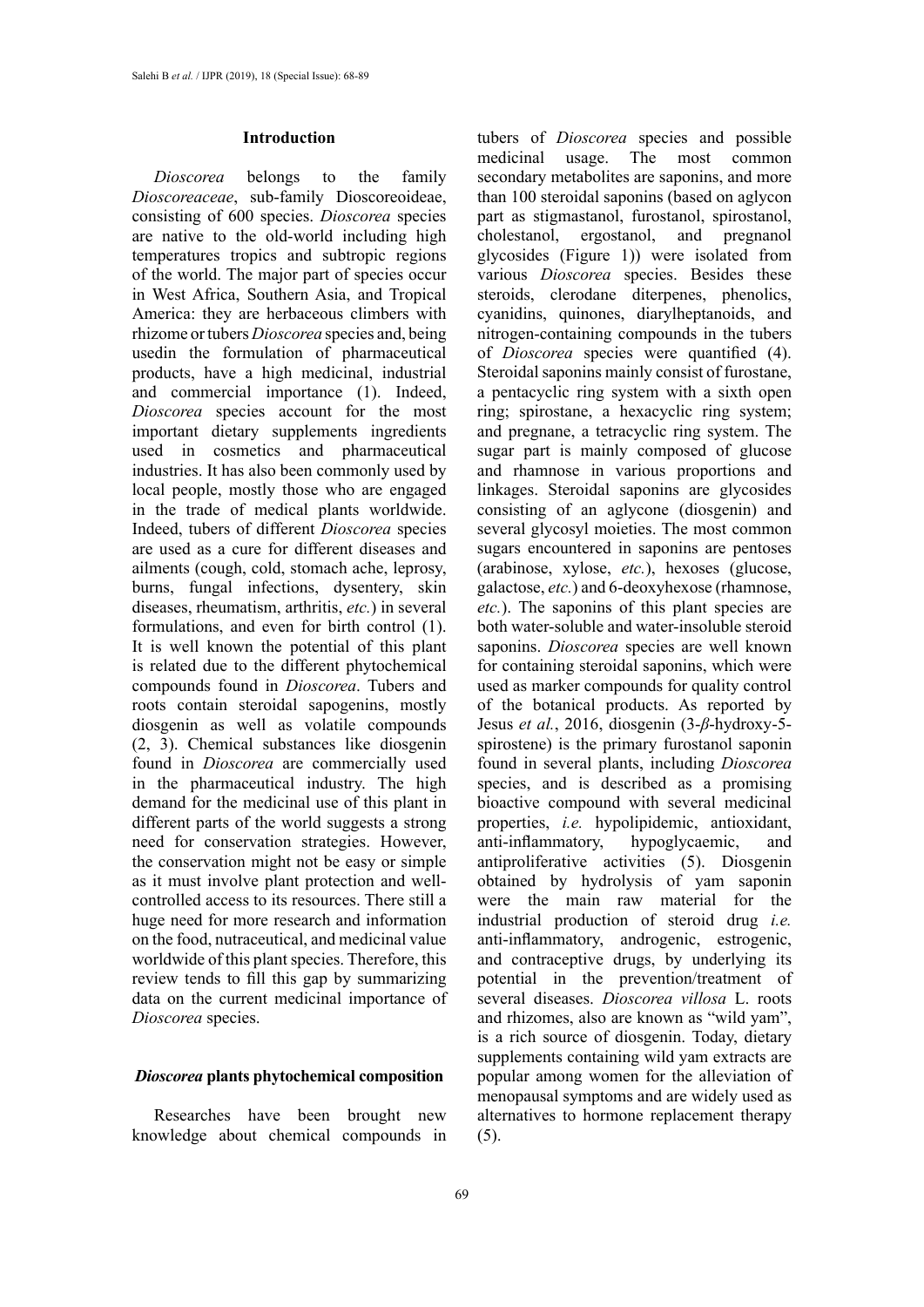

**Figure 1.** Chemical structures of selected compounds isolated from *Dioscorea* species. **Figure 1.** Chemical structures of selected compounds isolated from *Dioscorea* species.

#### *Dioscorea alata L.*

*Dioscorea alata* L. is one of the most popular varieties of yams. *Dioscorea alata (D. alata)* were implicated in the promotion of the health of postmenopausal women. Wild Mexican yam was marketed for the treatment of irritability, hot flashes, insomnia, and depression. Cheng *et al.*, 2007, reported the isolation and identification of two new compounds, hydro-Q<sub>9</sub> chromene, and *γ*-tocopherol-9; together with four known compounds (*RRR*-*α*-tocopherol, coenzyme Q9 , cycloartane, and 1-feruloylglycerol): these compounds had phenolic hydroxyl group in common with the known phytoestrogens and have also antioxidant activity. Moreover, their estrogenic activity was evaluated based on the ligand-dependent transcription activation assay  $(6)$ .

### *Dioscorea antaly Jum. and H. Perrier*

*Dioscorea antaly* Jum. and H. Perrier is originated from Madagascar, diffused in the West and North-West regions. The study of Rakatobe *et al.,* 2010 reported Two clerodane diterpenoids, antadiosbulbins A and B and two furanoid 19-norclerodane diterpenes, 8-epidiosbulbins E and G along with the known diterpenoid diosbulbin E as well as nine known phenolics including five phenanthrenes and four flavonoids in the ethyl acetate soluble part of the methanolic extract of the tubers (7).

#### *Dioscorea bulbifera L.*

*Dioscorea bulbifera L. (D. bulbifera L.)*, commonly known as air potato, is originated from Africa and Southern Asia. The rhizome of *D. bulbifera* L. is called as "Huang Yao Zi" in traditional Chinese medicine and used for the treatment of thyroid diseases and cancers. In the northern districts of Bangladesh, this herb is used for the treatment of cancers and leprosy. This plant has two types of storage organs, namely bulbils in the leaf axils of the stem and tubers. Bulbils have been used as a folk remedy to treat diarrhea, conjunctivitis, and the extracts of the plant exhibit anti-tumor activity. The mannose-binding lectin from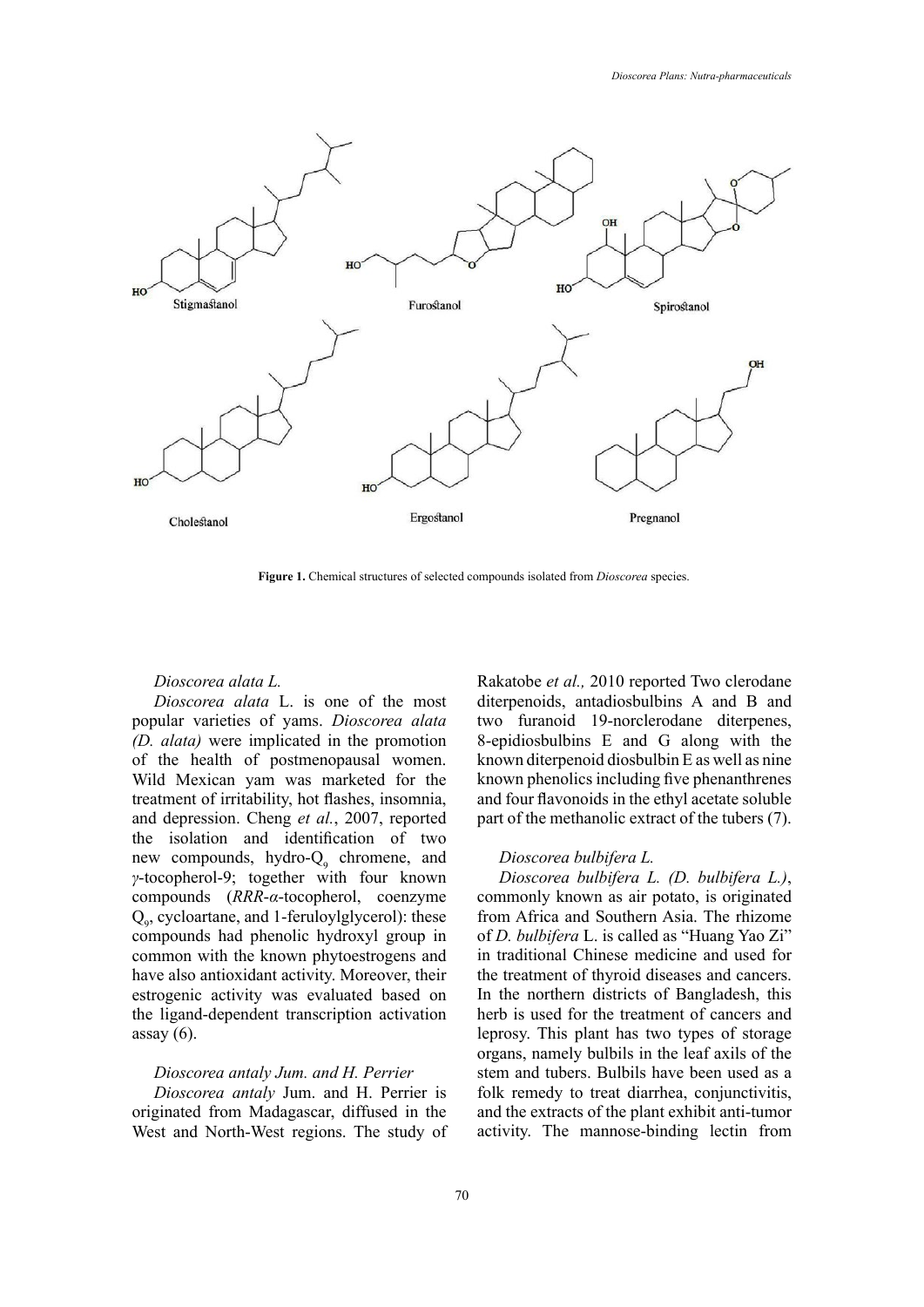bulbils of *D. bulbifera* was studied for its clinical potential in HIV and cancer research (8). Phytochemical studies reported as main bioactive compounds of this plant: flavonoids, clerodane diterpenoids, and steroidal saponins and phenolic compounds. As instance, Liu *et al.* 2011 reported the isolation and identification of two new compounds, bibenzyl type-2,5,2′,5′-tetrahydroxy-3′ methoxybibenzyl and diarylheptanone containing a dihydrophenanthrene moiety named as diobulbinone A along with sixteen known compounds (9). Nine norclerodane diterpenoids were isolated from the tubers of *D. bulbifera* L. including two new compounds (diosbulbin N and diosbulbin P), and a naturally occurring compound (diosbulbin O) along with six known diosbulbins A-D, F, and G (10). Another study also showed the molecular changes of liver dysfunction and reveal overall metabolic and physiological mechanisms of the subchronic toxic effect of *Dioscorea bulbifera* rhizome (11).

#### *Dioscorea cayenensis Lam.-Holl*

*Dioscorea cayenensis* Lam.-Holl known as "yellow yam" is native to tropical West Africa and its rhizomes are used as food and as a remedy for treating burns and fevers. A new furostanol glycoside namely 26-*O*-*β* -D-glucopyranosyl-3*β*,26-dihydroxy-20,22- seco-25(*R*)-furost-5 en-20,22-dione-3-*O*-*α*-L-rhamnopyranosyl-  $(1\rightarrow4)$ - $\alpha$ -L-rhamnopyranosyl- $(1\rightarrow4)$ -[*α*-L-rhamnopyranosyl-(1→2)]-*β*-Dglucopyranoside was isolated from the methanolic extract of the rhizome of *Dioscorea cayenensis* growing in Cameroon, together with the known spirostanol saponins described as methyl protodioscin, asperoside and prosapogenin A of dioscin (12). Prosapogenin A of dioscin having a spirostan skeleton showed antifungal activity against *Candida* species with MIC values between 6.25 and 25 mg/mL (12). Two new fatty acidspirostan steroid glycoside esters, progenin III palmitate, and progenin III linoleate, were isolated from the methanol extract of the rhizomes of *Dioscorea cayenensis* (13). It is worth mentioning the recent studies on the nutrient and antinutrient composition of yellow yam (*Dioscorea cayenensis*) and their products; as instance raw *Dioscorea* 

*cayenensis* tubers contained 66.79 g moisture, 2.62 g crude protein, 0.27 g lipid, 0.17 g fiber, 0.63 g ash, 29.69 g carbohydrates, 262.30 mg potassium, 61.53 mg magnesium, 0.79 mg iron, 0.39 mg zinc, and yielded 108.26 kcal energy with insignificant vitamin content/100 g edible portion (14).

# *Dioscorea esculenta (Lour.) Burk.*

*Dioscorea esculenta* also called as a "lesser yam" of *Dioscorea* species, is widely distributed Southern Asia and the Pacific. The tubers of *D. esculenta* were used traditionally in the treatment of various diseases. Moreover, fiteen steroidal saponins were isolated from its tuber powder, and from the leaf of *Dioscorea esculenta (D. esculenta)*; four of them belonged to furostanol-type saponin,eleven as spirostane-type saponins (15).

#### *Dioscorea japonica Thunb.*

The rhizome of *Dioscorea japonica* Thunb., known as "San Yak" in Korea, is used as food and medicine. The plant was used in traditional Chinese medicine to control/eliminate diarrhea, dilute sputum, improve anorexia, and moisturize skin (16). Phytochemical studies on *Dioscorea japonica (D. japonica)* showed the presence of active hypoglycemic compounds (dioscorans A–F), sesquiterpene, and acetophenone along with the steroidal constituents, including spirostane, furostane, and cholestane types (16).

#### *Dioscorea membranacea Pierre*

The rhizomes of *Dioscorea membrancea* (*D. membranacea*) Pierre have been used in Thai traditional medicine. As instance, Thongdeeying *et al.* 2016 isolated from the cytotoxic chloroform fraction of the rhizomes a new steroid (epi-panthogenin B), a known steroid (panthogenin B), two napthofuranoxepins dioscorealide A and dioscorealide B, phenanthraquinone (dioscoreanone) and three phenanthrene; the same authors reported that also, three steroids (*β*-sitosterol, stigmasterol, and *β*-Dsitosterolglucoside) and two steroidal saponins [(diosgenin-3-*O*-*α*-L-rhamnopyranosyl (1→2)-*β*-D-glucopyranoside and diosgenin-3 -*O*- *β* -D-glucopyranosyl(1-3)- *β* -Dglucopyranoside)] were obtained from *D.*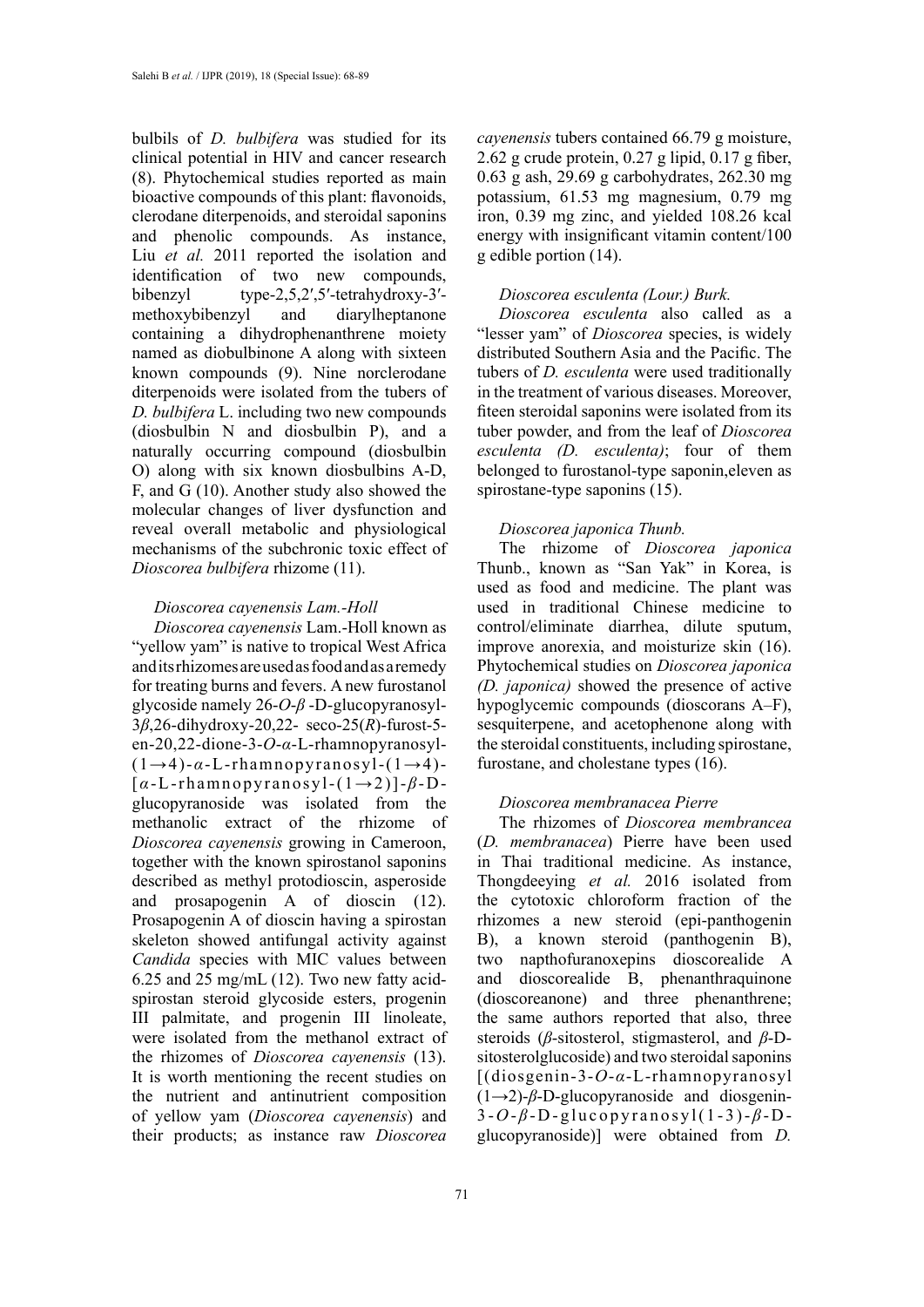### *membranacea* (17).

### *Dioscorea nipponica Makino*

*Dioscorea nipponica (D. nipponica)*  Makino is bitter-sweet in taste and warm in nature according to the traditional Chinese medicine. The rhizomes of *D. nipponica*  were traditionally used in China as herbal medicine and food supplement for more than four thousand years; particularly, these plant species mainly act on the liver, kidney, and lungs, displaying anti-rheumatic, analgesic, blood circulation-stimulating, lung channeldredging, digestive, anti-diuretic, anti-tussive, panting-calming, and phlegm-dispelling activities. Medicinally, it is commonly used for the treatment of rheumatoid arthritis, pain in the legs and lumbar area, Kashin-Beck disease, bruises, sprains, chronic bronchitis, cough and asthma and communication, and adherence to therapy is one of the main concerns (4, 18 and 19). Recently, it has been used as an important industrial raw material for the synthesis of steroidal drugs. Concerning the phytochemical profile, twelve cyclic diarylheptanoids were isolated from the rhizomes of *Dioscorea nipponica* (20), among which two new cyclic diarylheptanoids, diosniponol A and B; moreover, as reported by the same authors, these compounds were evaluated for their effects on nitric oxide production without cell toxicity in lipopolysaccharide-activated BV-2 cells. Therefore, diarylheptanoid derivatives from *D. nipponica* may be potential candidates for the treatment of various neurodegenerative diseases associated with neuroinflammation (20). Another study described the watersoluble non-saponin components [benzyl 1-*O*-*β*-D-glucopyranoside, leonuriside A, icariside D2, pyrocatechol-1*-O*-*β*-Dglucopyranoside, (+) syringaresinol-4-*Oβ*-D-glucopyranoside, cyclo-(leu-tyr), and adenosine], and phenolic acid (piscidic acid) from the rhizomes of *D. nipponica* (21). On the other hand, 7-oxodioscin a new spirostan-type steroid along with known dioseptemloside G, (25*R*)-dracaenoside G, orbiculatoside B, dioscin, progenin III, gracillin were determined. The presence of (3*β*,22*α*,25*R*)-26- (*β*-Dglucopyranosyloxy)-22-methoxyfurost-5-en-3-yl-*O*-[*α*-L -rhamnopyranosyl-(1→4)] *β*-D-glucopyranoside and methylprotodioscin

were also confirmed as furastan-type steroids (21). It is worth mentioning the study of Li *et al.* 2017 that explore the chemical basis of the rhizomes and aerial parts of *Dioscorea nipponica* Makino by a combination of cheminformatics and bioinformatics, particularly their potential therapeutic and toxicity targets were screened through the DrugBank's or T3DB's ChemQuery structure search: the compounds in the rhizomes possessed 391 potential therapeutic targets and 216 potential toxicity targets (22).

### *Dioscorea opposita Thunb.*

*Dioscorea opposita* Thunb. has been cultivated in China, Japan, and Korea as a food, and widely used as traditional medicine, for a very long time. There are about 80 yam cultivars that are originated in China, including the so-called "trueborn" Chinese yam. The important ingredient of the yam is sugar, which provides energy and sweetness and adds to the general flavor of foods. Also, the Chinese yam assists in food digestion and is beneficial in cases of stomach disorders (23). Phytochemical investigations of *Dioscorea opposite (D. opposita)* have revealed many chemical components such as purine derivatives, phenanthrenes, stilbenes, sapogenins, and saponins. Phytochemical studies of the chloroform soluble fraction of *D. opposita* Thunb. have resulted in the isolation of four new compounds, two dihydrostilbenes: 3,5-dihydroxy-4- methoxybibenzyl, 3,3′,5 trihydroxy-2′-methoxybibenzyl; and dibenzoxepins 10,11-dihydro-dibenz[b,f]oxepin-2,4 diol and 10,11-dihydro-4-methoxy-dibenz[b,f] oxepin-2-ol, together with an additional fifteen known compounds. All the nineteen isolated compounds were tested in the DPPH, superoxide anion radical scavenging assays and cyclooxygenases (COXs) inhibition assay. Among them, 3,3′,5-trihydroxy-2′ methoxybibenzyl showed the most potent COX-2 inhibitory activity (23). Bioassayguided fractionation of *D. opposita* extracts led to the isolation and identification of 23 phenolic compounds. Of them, 15 compounds reduced porcine pancreatic lipase activity at IC<sub>50</sub> values of less than 50 mM and from them 3,3′,5-trihydroxy-2′-methoxybibenzyl and (4*E*,6*E*)-1,7-bis(4-hydroxyphenyl)-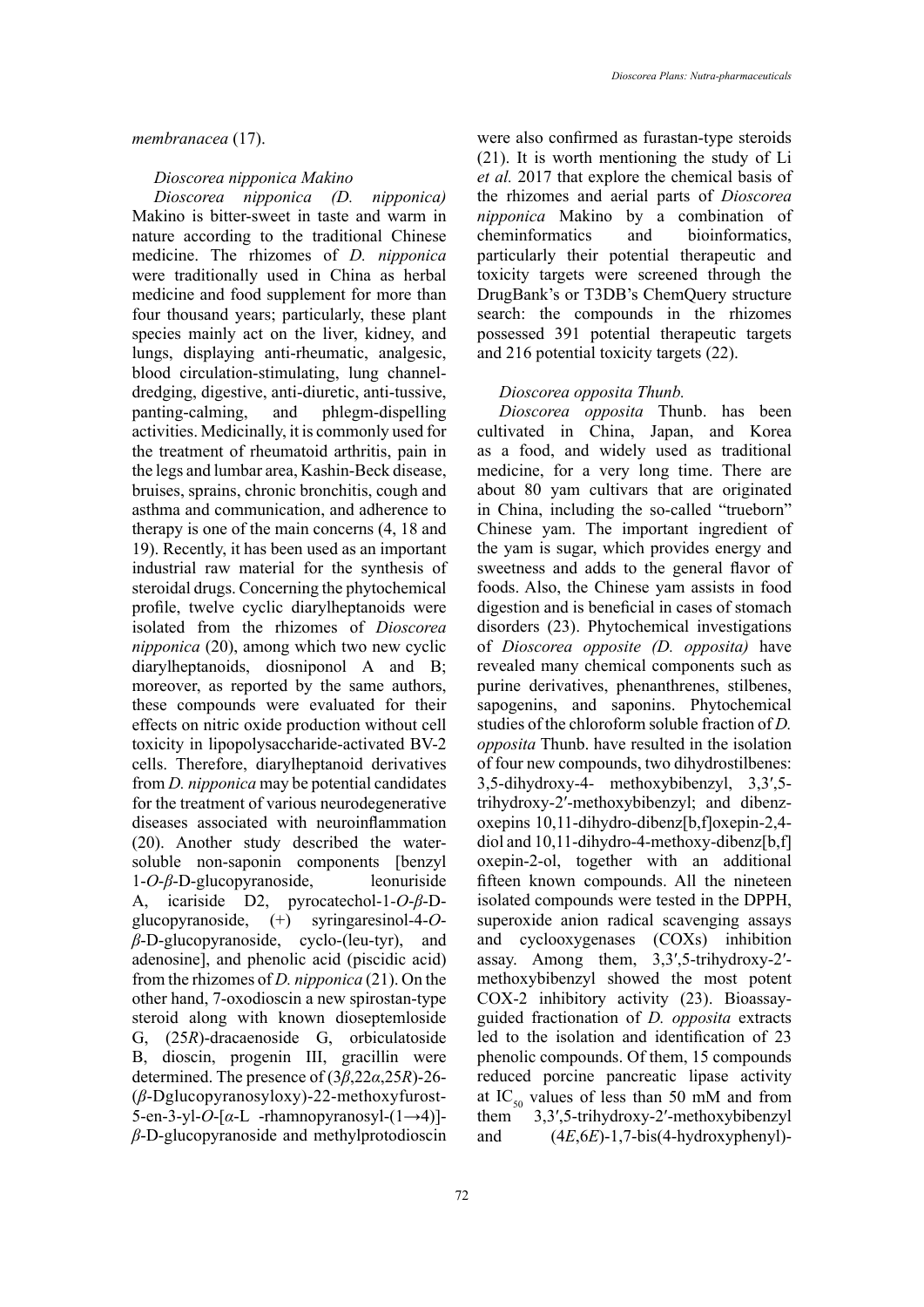4,6-heptadien-3-one showed the highest inhibition with an  $IC_{50}$  value of 8.8 mM and dose-dependently in the concentration range 5-100 mM (24). These findings provide that phenolic compounds with stilbenoids are considered to play important roles in the lipase inhibition of the *D. opposita* extract. Especially, the stilbenoids possessing 3,5-dihydroxybibenzyl moiety showed higher inhibitory potencies than the others. The lipase inhibitory activities of stilbenoids depend on the presence of the hydroxyl group in the C-3 position. The structural difference also influences the inhibitory effect of diarylheptanoids on pancreatic lipase. Dihydrostilbene phenanthrene and diarylheptanoid structures were deemed to be responsible for lipase inhibition activity of this species (24). *D. opposita* Thunb. is also rich in starch, water-soluble polysaccharides, and mucilage defined as a polysaccharide with unique viscosity characteristics are widely used in the pharmaceutical and food industries as a thickening agent and emulsion stabilizer. These agents are important in the food industry as they improve the sensory quality, flavor, texture, palatability, mouthfeel, and general appearance of the final products. Therefore, the mucilage of this plant species is a potential candidate for food emulsifier resource of a natural emulsifier, especially under alkaline conditions obtained from industrial processing waste such as Gum Arabic, Yellow mustard, and Chia (*Salvia hispanica* L.) (25).

### *Dioscorea polygonoides Humb. et Bonpl.*

*D. polygonoides* Humb. et Bonpl. is distributed from Mexico to Brazil, including Colombia. The phytochemical investigation of the tubers of *D. polygonoides* has resulted in the isolation of three new polyhydroxylated spirostanol saponins determined as (23*S*,24*R*,25*S*)- 23,24-dihydroxyspirost-5-en-3*β*-yl-*O*-*α*-Lrhamnopyranosyl-(1→2)-*β*-D-glucopyranosid, (23*S*,25*R*)-12*α*,17*α*,23-trihydroxyspirost-5 en-3*β*-yl-*O*-*α*-L-rhamnopyranosyl-(1→2)-*β* -D-glucopyranoside, and (23*S*,25*R*)-14*α*,17*α* ,23-trihydroxyspirost-5-en-3*β*-yl-*O*-*α*-Lrhamnopyranosyl-(1→2)-*β*-D-glucopyranoside (26).

### *Dioscorea preussii Pax*

*D. preussii* Pax collected in Bambui, Cameroon, was reported to have *in-vitro*  cytotoxic, antileishmanial and antifungal activities. Three new steroidal saponins, named as diospreussinosides A, B, C, along with two known compounds were determined as (25*R*)-17*α-*hydroxyspirost-5 en-3*β*-yl *O*-*α*-L-rhamnopyranosyl-(1→4)*-*  $O$ -*α*-L-rhamnopyranosyl-(1 →4)-*β*-Dglucopyranoside and (25*R*)-17*α*-hydroxyspirost-5-en-3*β*-yl *O*-*α*-L-rhamnopyranosyl-(1 →2) -*O*-[*O*-*α*-L-rhamnopyranosyl-(1→4) *α* -L-rhamnopyranosyl-(1→4)]- *β* -Dglucopyranoside were isolated from rhizomes of *D. preussii* (27).

#### *Dioscorea pyrifolia Kunth*

*D. pyrifolia* Kunth is called also as "Akar Kemeyan Paya" in Malaysia. These plants grow wild and are diffused particularly in Peninsular Malaysia. Sharlina *et al.* 2017 reported that the starch extracted from *D. pyrifolia* was characterized by the high amylose content  $(44.47 \pm 1.86\%)$ ; the same authors marked how *D. pyrifolia* Kunth represents a very important source of starch for food and non-food applications, such as crispy food, coating materials, hydrogels, films, bio-membranes, and adhesives (28).

#### *Dioscorea septemloba Thunb.*

Cholestane glycosides, dioseptemlosides A and B, together with six spirostane glycosides, dioseptemlosides C-H, were isolated from the rhizomes of *D. septemloba*. Among these, spirostane aglycones containing hydroxyl group at C-7 were reported in the family *Dioscoreaceae*. Spirostane-type glycosides showed strong activity on nitric oxide production (29). On the other hand, three new diarylheptanoids, dioscorol A, dioscorosides  $E_1$ ,  $E_2$ ; two new stilbenes, dioscorosides  $F_1$  and  $F_2$  were isolated from the rhizomes of *Dioscorea septemloba*. Besides, 1,7-bis(4-hydroxyphenyl) hepta-4*E*,6*E*-dien-3-one, 1,7-bis(4-hydroxyphenyl)-1,4,6-heptatrien-3-one, 3,5-dihydroxy-1,7-bis(4-hydroxyphenyl)heptane, (3*R*,5*R*)-3,5-dihydroxy-1,7-bis(4-hydroxyphenyl)heptane 3-*O*-*β*-D-glucopyranoside, (3*R*,5*R*)-3,5-dihydroxy-1,7-bis(4-hydroxy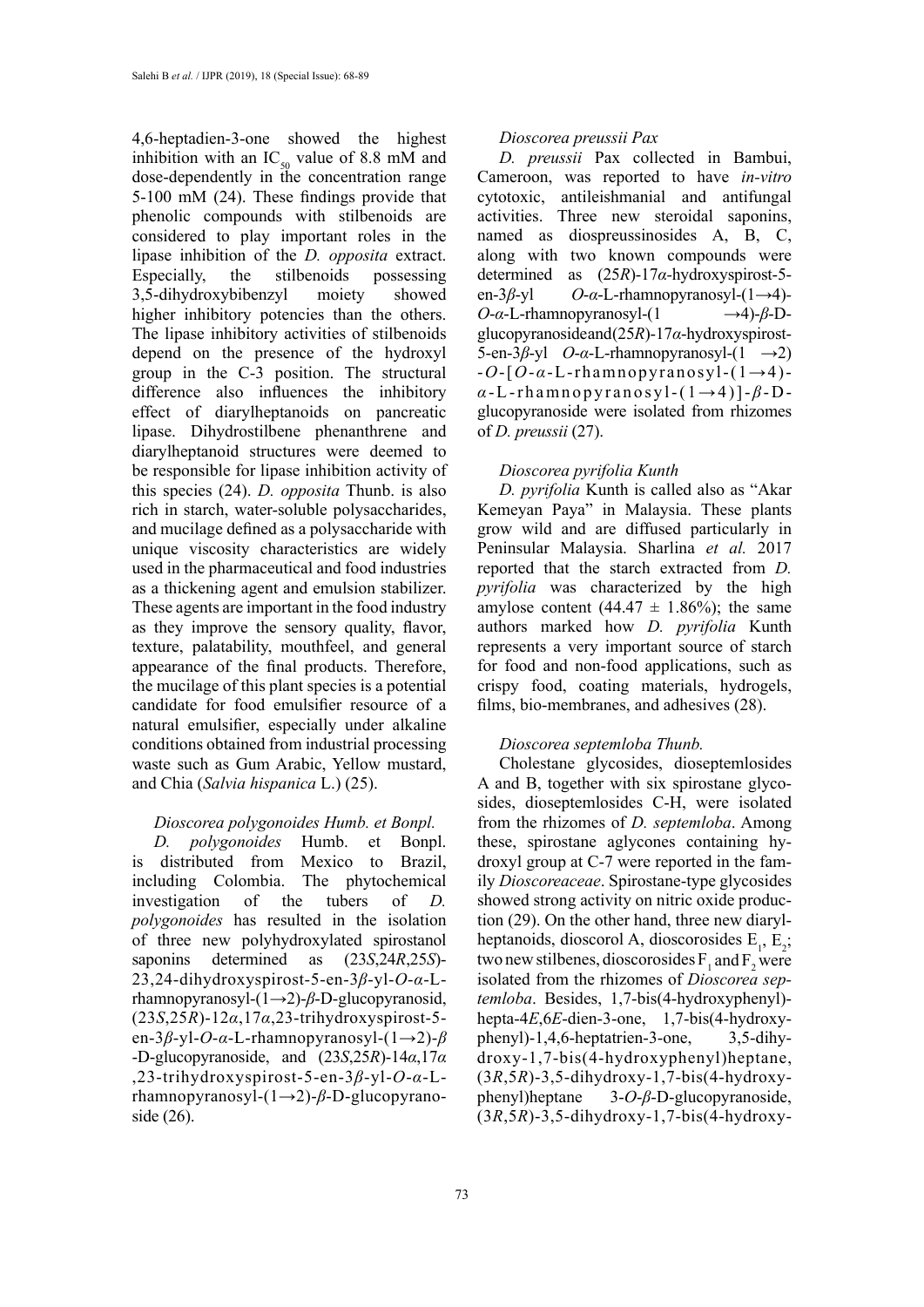3-methoxyphenyl)-heptane 3-*O*-*β*-D-glucopyranoside, and 3-*O*-[*α*-L-arabinopyranosyl(1→6)-*β*-D-glucopyranosyl]oct-1-ene-3-ol were also obtained as known compounds. They have also shown a significant increase in the glucose consumption in differentiated L6

myotubes and displayed triglyceride inhibitory effects in HepG2 cells (Zhang *et al.*, 2017). Eight new compounds namely, dioscorosides G, H1, H2, dioscorol B, dioscorosides I, J, K1, and K2, together with twelve known ones were isolated from the rhizomes of *Dioscorea septemloba*. Moreover, the authors showed that some of these compounds were found to display significant inhibition of nitrite production evaluated *in-vitro* anti-inflammatory potential using LPS-stimulated RAW 264.7 murine macrophages (30). Currently, He *et al.* 2019 have identified and elucidated the structure of a new phenanthropyran, dioscorone B, and a new phenanthrene, together with seven known compounds, is from the 75% ethanol extract of *Dioscorea septemloba* rhizomes. Moreover, the authors reported that new isolated phenanthropyran, tested for antioxidant activity, showed excellent activities with  $IC_{50}$ values of  $0.07 \pm 0.10 \mu M$  and  $0.13 \pm 0.09 \mu M$ , respectively (31).

# *Dioscorea tokoro Makino*

*D. tokoro* is one of those wild yams, and its rhizome was generally used for daily food.; in particular in the northern part of Japan, the rhizome was used as health-promoting food. *D. tokoro* was characterized by steroidal saponins, such as dioscin and gracillin, but no data were found about its health-promoting effect. The acetonitrile extract of *D. tokoro*  rhizome fractionation led to protodioscin as an antiproliferative compound to HL-60 leukemic cells (32).

# *Dioscorea villosa L.*

The most well-known species of this genus is *Dioscorea villosa*, also called "wild yam." Two furanostane type saponins, namely methyl parvifloside, and protodeltonin, were isolated from *D. villosa* as well as two spirostane types deltonin and glucosidodeltonin (zingiberensis I), whereas minor saponins were methylprotodioscin, disoscin, and prosapogenin (33). The same authors reported that two flavan-3-ol glycosides were also isolated from *D. villosa* and fifteen steroidal compounds, including two new metabolites, were isolated from the tubers of *D. villosa*; these compounds were characterized as cholestane type steroidal glycosides named as *dioscoreavillosides A and B* (33). Dong *et al.*, 2012 described how the rhizomes were also afforded 14 diarylheptanoids, five of which were new compounds containing a tetrahydropyran ring in the heptane portion of the molecule (34). In another study, three furostanol saponins, parvifloside, methyl protodeltonin, and trigofoenoside A-1 were isolated from the *n*-butanol soluble extract of *D. villosa* by using HSCCC; moreover the authors reported that subsquent normal-phase HSCCC separation also led to the identification of four spirostanol saponins identified as zingiberensis saponin I, deltonin, dioscin, and prosapogenin A of dioscin (35). On the other hand, two series of lipidated steroid saponins were isolated from *D. villosa*  (36). The series A was identified as a mixture of five lipidated steroid saponins: 5-en-spirostanol-2′-*O*rha-3-*O*-glucoside-6′-*O*-hexadecanoate, 5-en-spirostanol-2′-*O*-rha-3-*O*-glucoside-6′-*O-*octadecanoate, 5-en-spirostanol-2′-*O*-rha-3-*O*-glucoside-6′-*O*-9*Z*-octadecenoate, 5-enspirostanol- 2′-*O*-rha-3-*O*-glucoside-6′-*O*-9Z,12Z-octadecadienoate, and 5-en-spirostanol-2′-*O*-rha-3-*O*-glucoside-6′-*O*-9*Z*,12*Z*,15*Z*-octadecatrienoate. The series B was characterized as a mixture of the following five compounds: 5-en-clionasterol-3-*O*-glucoside-6′-*O*-hexadecanoate,5-enclionasterol-3-*O*-glucoside-6′-*O-*octadecanoate,5-en clionasterol-3-*O*-glucoside-6′-*O*-9*Z-*octadecenoate, 5-en-clionasterol-3-*O*-glucoside-6′-*O*-9*Z*,12*Z*-octadecadienoate, and 5-enclionasterol-3-*O*-glucoside-6′-*O*-9*Z*,12*Z*,15*Z*-octadecatrienoate (36). These findings revealed two classes as new biomarkers: the diarylheptanoids and the lipidated steroid saponins.

#### *Dioscorea zingiberensis C. H. Wright*

The rhizome of *Dioscorea zingiberensis* C.H. Wright is known as ''Huang Jiang" and represents an important source of diosgenin. *D. zingiberensis* were used for the treatment of lung heat, pyretic stranguria, anthracia, coronary heart disease, and swelling; in particular,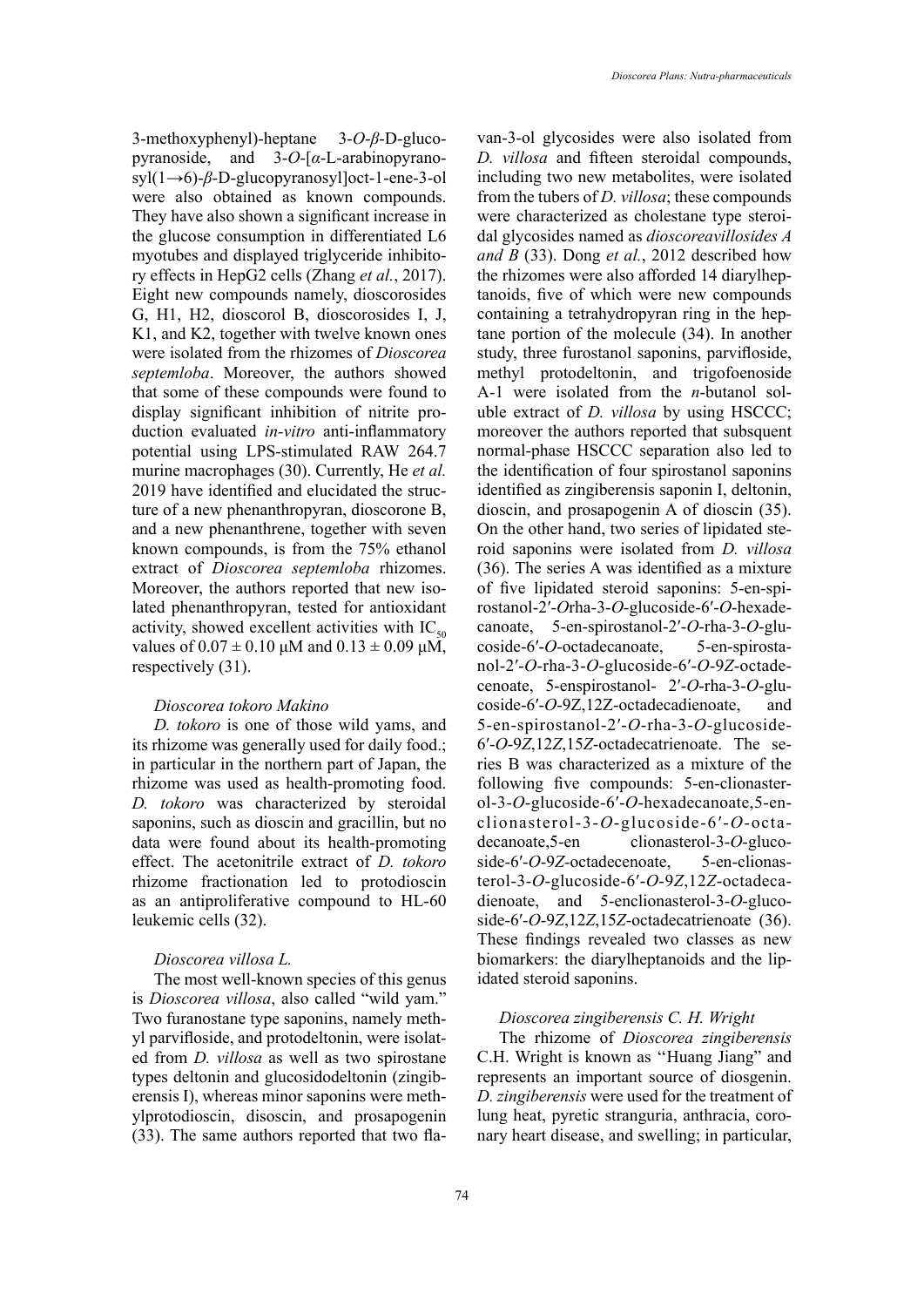the rhizome of *Dioscorea zingiberensis* is extensively used for the extraction of diosgenin sapogenin and its glycoside dioscin, used for the synthesis of sex hormones and corticosteroids. It is worth mentioning the current study of Zhang *et al.*, 2018 that give comprehensive overview of the traditional usage and phytochemistry of the *Dioscorea zingiberensis* C.H. Wright: -more than 70 compounds have been identified; -several of these have been tested in preclinical assays and clinical trials; -a wide spectrum of biological effects including cardiovascular, anti-thrombosis, hyperlipidemia, neuroprotection, anti-inflammatory, and anthelmintic effect has been verified (37). Wang *et al.* 2010 reported how spirostanol based aglycon containing steroidal saponins are the representative steroidal saponins, and their quantity is higher than that of furostanol steroidal saponins in *D. zingiberensis* (38)*.* Apart from the steroidal saponins, other kinds of constituents were also identified from *D. zingiberensis*. Until now, four steroids have been isolated from this plant including *β*-sitosterol, sterol, zingiberenin F, and (25*R*)-3*β*-hydroxyspirost-*Δ*5,20(21)-dien-3-*O*-*β*-D-glucopyranosyl-(1→4)-[*α*-L-rhamnopyranosyl-(1→2)]-*β*-D- glucopyranoside. In addition to the common steroidal saponins, other constituents classified as alkaloid, phenyl-glycoside, and benzoic acid derivatives have also been determined. 4-aminomethyl-phenol, 2-*O*-*β*-D-glucopyranosyl-4-hydroxybenzoic acid and another nonsteroidal saponin called 2-*O-β*-D-glucopyranosyl-4-methoxybenzoic acid, were isolated and identified from the *n*-buthanol extracts of fresh rhizomes. Following the regular phytochemical research procedure, five compounds were obtained from *D. zingiberensis* (38). They consisted of two new phenanthrene derivatives, namely 2,5,7-trimethoxy-1,4-dione-9,10-dihydrophenanthrene and 2,5,6-trihydroxy-3,4-dimethoxy-9,10-dihydrophenanthrene; a new anthracenedione, *i.e.*, 2,5,7-trimethoxy-1,4-dione-anthracene; and two known 9,10-dihydrophenanthrenes, called 5,6-dihydroxy-2,4-dimethoxy-9,10-dihydrophenanthrene and 2,5-dihydroxy-3,4,6-trimethoxy-9,10-dihydrophenanthrene. One new bibenzyl (3,5-dihydroxy-4,40-dimethoxybibenzyl.) and one new phenanthrene

(2,5-dihydroxy-4,6-dimethoxy-9,10-dihydrophenanthrene.), together with two known bibenzyls (3,5-dihydroxy-4-methoxybibenzyl 3,5′,-dihydroxy-3′,4-dimethoxybibenzyl and four known diarylheptanoids ((3*R*,5*R*)-3,5-dihydroxy-1,7-bis(4-hydroxyphenyl)heptane, (3*R*,5*R*)-3,5-dihydroxy-1-(3,4-dihydroxyphenyl)-7-(4-hydroxyphenyl)heptane, (3R,5*R*)-3,5-dihydroxy-1-(4-hydroxy-3-methoxyphenyl)-7-(4-hydroxyphenyl)-heptane and (3*R*,5*R*)-3,5-dihydroxy-1,7-bis(4-hydroxy-3-methoxyphenyl)-heptane were isolated from the dichloromethane soluble fraction of the rhizomes of *D. zingiberensis* (39)*.* All these phenolic compounds were evaluated for their anti-pancreatitic activities on sodium taurocholate-induced pancreatic acinar necrosis as inhibition of necrotic cell death pathway activation. Among them, (3*R*,5*R*)-3,5-dihydroxy-1-(3,4-dihydroxyphenyl)-7-(4-hydroxyphenyl) heptane which bears a trihydroxy-diarylheptane skeleton was shown to protect against pancreatic acinar cell injury through mediating novel potential therapy for pancreatic necrosis (39).

### **Biological activities** *Dioscorea* **plants**

The tubers of different *Dioscorea* species present a wide variation of bioactive compounds, responsible for their pharmacological activities. Generally, the evaluation of bioactive components and the assessments of their interactions could be viewed as the first step for the determination of potential of a plant (40-46). Also, their ethnopharmacological importance promotes further investigations of *Dioscorea* metabolites as a source of potential therapeutic agents to ameliorate different diseases (Table 1).

# *In-vitro biological activities of Dioscorea species*

#### *Cytotoxic activity*

*D. bulbifera* ethanolic crude extract and different fractions (hexane, ethyl acetate, and water) at concentrations of 50, 100, and 200 μg/mL were found to possess a potent cytotoxic activity against human colorectal carcinoma (HCT116), human colorectal adenocarcinoma (HT-29), human lung carcinoma (A549), human breast carcinoma (MCF-7), human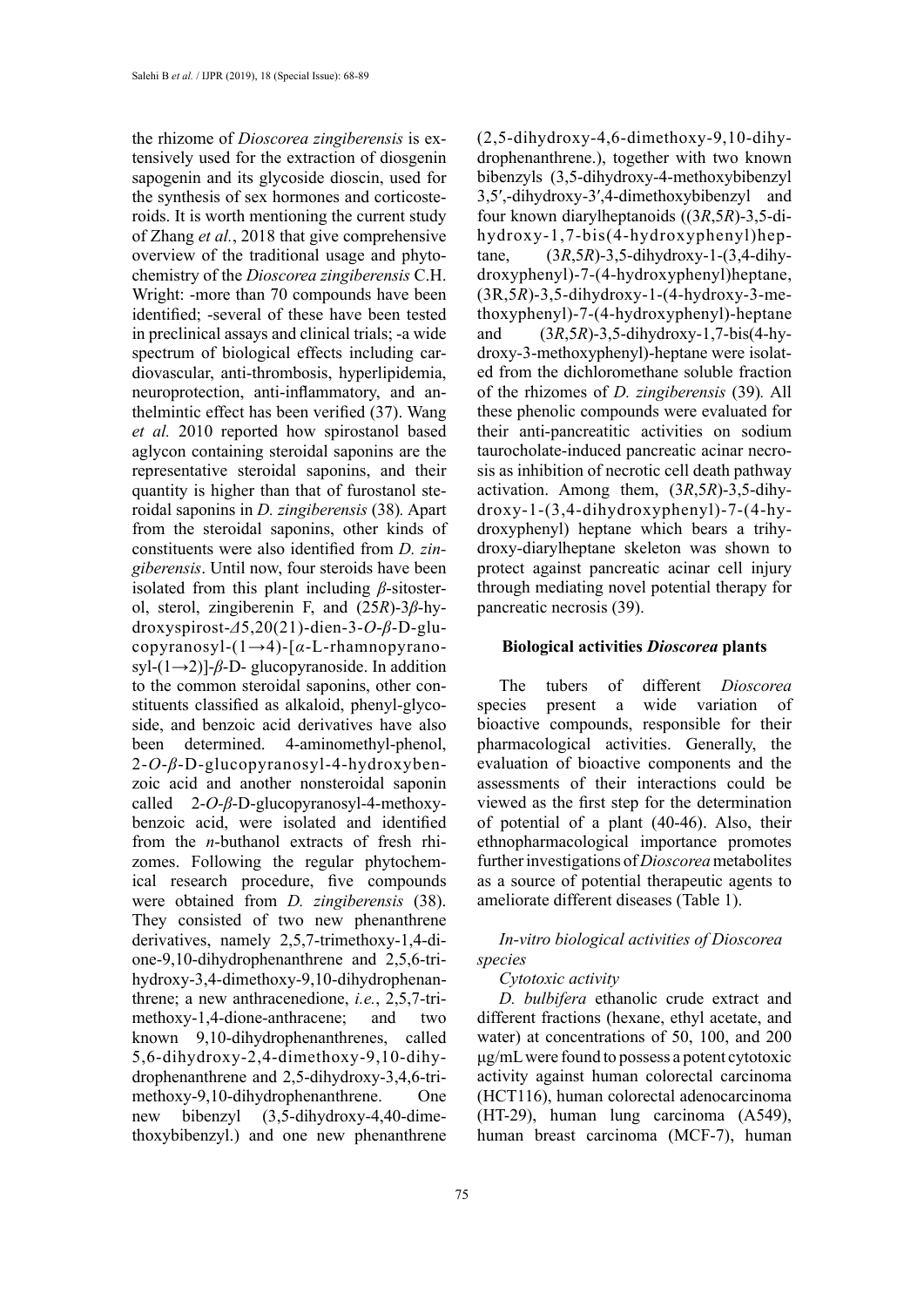**Table 1.** Pharmacological activities of *Dioscorea* species. **Table 1.** Pharmacological activities of *Dioscorea* species.

| <b>Botanical name</b>                                          | <b>Plant parts</b> | <b>Pharmacological activities</b>                                                                                                                                                      |                                                                                                                                                                                            |
|----------------------------------------------------------------|--------------------|----------------------------------------------------------------------------------------------------------------------------------------------------------------------------------------|--------------------------------------------------------------------------------------------------------------------------------------------------------------------------------------------|
|                                                                |                    | In-vitro                                                                                                                                                                               | In-vivo                                                                                                                                                                                    |
| Dioscorea alata L.                                             | Tuber              | Immune-modulating activity (47)<br>Anti-inflammatory properties (48)<br>Antibacterial activity (49)                                                                                    | Gastroprotective activity (50)<br>Cardioprotective properties<br>(51)<br>Anti-inflammatory activity<br>(52)                                                                                |
| Dioscorea antaly Jum.<br>and H. Perrier                        | Tuber              | Toxicity on embryo-larval development<br>(53)                                                                                                                                          | Not known                                                                                                                                                                                  |
| Dioscorea belophylla<br>(Prain) Haines                         | Tuber              | Not known                                                                                                                                                                              | Not known                                                                                                                                                                                  |
| Dioscorea batatas<br>Decne                                     | Tuber              | Immune-modulating activity (54).<br>Anti-inflammatory activity (55)<br>Anti-severe acute respiratory syndrome<br>associated coronavirus (56).<br>Gastroprotective activity (57)        | Enhance murine splenocyte<br>proliferation ex-vivo and<br>improve regeneration of bone<br>marrow cells (58)<br>Immunomodulatory activity<br>(59)<br>Anti-inflammatory activity<br>$(55)$ . |
| Dioscorea bulbifera L.                                         | Tuber, Rhizome     | Anticancer/antitumor (60).<br>Bacterial and fungal infections,<br>Inflammation and pain, Diabetes and<br>digestive problems, Oxidative stress and<br>degenerative diseases (61).       | Antinociceptive activity (62).<br>Inflammation and pain,<br>Diabetes and digestive<br>problems, Tumor and cancer<br>(61)                                                                   |
| Dioscorea cayenensis<br>Lam.-Holl                              | Tuber              | Antifungal activity (12)                                                                                                                                                               | Not known                                                                                                                                                                                  |
| Dioscorea collettii var.<br>hypoglauca                         | Rhizome            | Anticancer activity (63, 64)                                                                                                                                                           | Not known                                                                                                                                                                                  |
| Dioscorea deltoidea<br>Wall.                                   | Rhizome            | Antibacterial activity (65)                                                                                                                                                            | Anti-inflammatory activity<br>(66)                                                                                                                                                         |
| Dioscorea esculenta<br>(Lour.) Brukill                         | Tuber              | Antioxidant activity (67)                                                                                                                                                              | Anti-inflammatory activity<br>(68)                                                                                                                                                         |
| Dioscorea hamiltonii<br>Hook.f.                                | Tuber              | Antimicrobial activity (69)                                                                                                                                                            | Not known                                                                                                                                                                                  |
| Dioscorea hemsleyi                                             | Rhizome            | Antidiabetic activity and Antioxidant<br>activity (70)                                                                                                                                 | Not known                                                                                                                                                                                  |
| Dioscorea hispida<br>Dennst.                                   | Tuber, tendrils    | No toxicity on small intestine cells (71)<br>Antioxidant activity (72)                                                                                                                 | Not known                                                                                                                                                                                  |
| Dioscorea japonica<br>Thunb. (DJ)                              | Rhizome            | Neuroprotective activity (16)<br>Antioxidant activity (73)<br>Anti-inflammatory activity (73)                                                                                          | Anti-inflammatory activity<br>(73)                                                                                                                                                         |
| Dioscorea<br>membranacea                                       | Rhizome            | Anti-inflammatory activity (74)<br>Immunomodulatory activity (75)<br>Anticancer activity (17, 75).                                                                                     | Anti-inflammatory activity<br>(74)                                                                                                                                                         |
| Dioscorea nipponica<br>Makino                                  | Tuber, rhizome     | Neuroprotective activity (16, 76)<br>Anti-neuroinflammatory activities (76)<br>Antiallergic activity (77)<br>Antifungal activity (Rajendra et al., 2014)<br>Uricosuric effect (78, 79) | Anti-hyperlipidemic (80) and<br>antioxidative activity (81)                                                                                                                                |
| Dioscorea oppositifolia<br>L. syn: Dioscorea<br>opposita Thunb | Tuber<br>Rhizome   | Neuroprotective activity (82)<br>Antioxidant activity (83)<br>Mediated Synthesis of Gold and Silver<br>Nanoparticles with Catalytic Activity (84)                                      | Neuroprotective activity (82)<br>Antidiabetic activity (85)                                                                                                                                |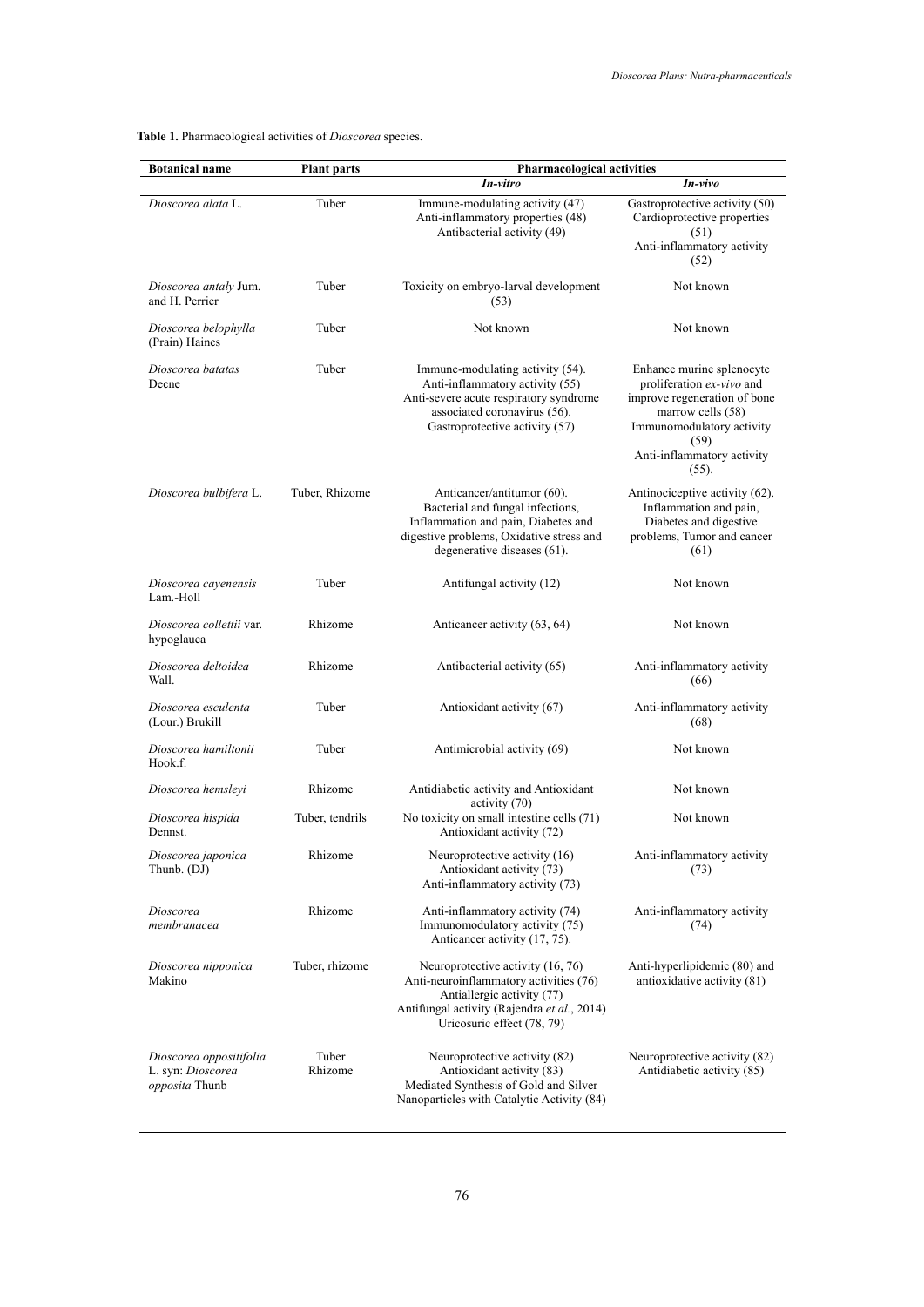| <b>Botanical name</b>                        | <b>Plant parts</b> | <b>Pharmacological activities</b>                                                                                                                                    |                                                                                                                                                     |
|----------------------------------------------|--------------------|----------------------------------------------------------------------------------------------------------------------------------------------------------------------|-----------------------------------------------------------------------------------------------------------------------------------------------------|
|                                              |                    | In-vitro                                                                                                                                                             | In-vivo                                                                                                                                             |
| Dioscorea panthaica<br>Prain et Burkill (DP) | Rhizome            | Antioxidant activity (86)<br>Antitumor activity (81)<br>Anti-hypercholesterolemic effect (87)<br>Anti-platelet aggregation activity (87)<br>Antifungal activity (88) | Antihyperlipidemic and<br>antioxidative activity (81)                                                                                               |
| Dioscorea pentaphylla<br>L.                  | Tuber              | Antioxidant activity and antibacterial<br>activity<br>(86)                                                                                                           | Not known                                                                                                                                           |
| Dioscorea<br>polygonoides Humb. et<br>Bonpl. | Tuber              | Not known                                                                                                                                                            | Anti-hypercholesterolemia<br>activity (89)<br>Antidiabetes activity (90)                                                                            |
| Dioscorea preussii Pax                       | Tuber              | Antileishmanial activity (27)<br>Antifungal activity (27)                                                                                                            | Not known                                                                                                                                           |
| Dioscorea pubera<br>Blume                    | Tuber              | Not known                                                                                                                                                            | Not known                                                                                                                                           |
| Dioscorea septemloba                         | Rhizome            | Anti-inflammatory activity (74) (91)<br>Triglyceride inhibitory effects (31)                                                                                         | Anti-hyperuricemia activity<br>(52)                                                                                                                 |
| Dioscorea tokoro<br>Makino                   | Rhizome            | Antiproliferative activity (32)                                                                                                                                      | Anti-hyperuricemic activity<br>(92)                                                                                                                 |
| Dioscorea trinervia<br>Roxb.                 | Tuber              | Not known                                                                                                                                                            | Not known                                                                                                                                           |
| Dioscorea trifida L.f.                       | Tuber              | Antioxidant activity (93)                                                                                                                                            | Anti-inflammatory activity<br>(94)                                                                                                                  |
| Dioscorea villosa<br>Willd.                  | Tuber, root        | Antibacterial activity (95)<br>Hepatoprotective activity (96)                                                                                                        | Antinociceptive activity (97)<br>Anti-inflammatory activity<br>(97)<br>No acute or subchronic<br>toxicity (97)                                      |
| Dioscorea<br>zingiberensis C. H.<br>Wright   | Rhizome            | Anti-pancreatitis activity (39)<br>Anti-arthritic activity (98)<br>Anthelmintic activity and low toxicity<br>(38) (Wang et al., 2010)                                | Anti-arthritic effect,<br>antioxidant and anti-<br>inflammatory activities in rats<br>(98)<br>Antihyperlipidemic and<br>antioxidative activity (81) |

#### **Continued Table 1.** Pharmacological activities of *Dioscorea* species.

cervix epidermoid carcinoma (Ca Ski), and human colon normal (CCD-18Co) (60). The D. bulbifera ethyl acetate fraction (DBEAF), significantly inhibited the survivability of HCT116, HT-29, and A549 cells; particularly DBEAF had the best potency against HCT116 cells and reduced its cell viability in a timedependent manner, having IC<sub>50</sub> values of 163.59, 88.49, and 37.91 μg/mL at 24, 48, and 72 h, respectively and did not exhibit any cytotoxic effect towards the normal colon cells (CCD-18Co). DBEAF acts by increasing significantly the induction of early and late apoptosis, characterized by chromatin condensation,

cell shrinkage, and DNA fragmentation as shown by flow cytometry. The authors also revealed that DBEAF induces apoptosis effects on HCT116 cells through externalization of phosphatidylserine and by promoting the loss of mitochondrial membrane potential (MMP), dysregulation of the Bcl-2 family proteins and the downregulation of the expression of procaspase -8, -9, -10 and -3 and PARP protein expression. Furthermore, their results suggested that the inhibitory effect of DBEAF on ERK1/2 and the activation of JNK were closely associated with the apoptotic cell death induction in human colorectal carcinoma (60).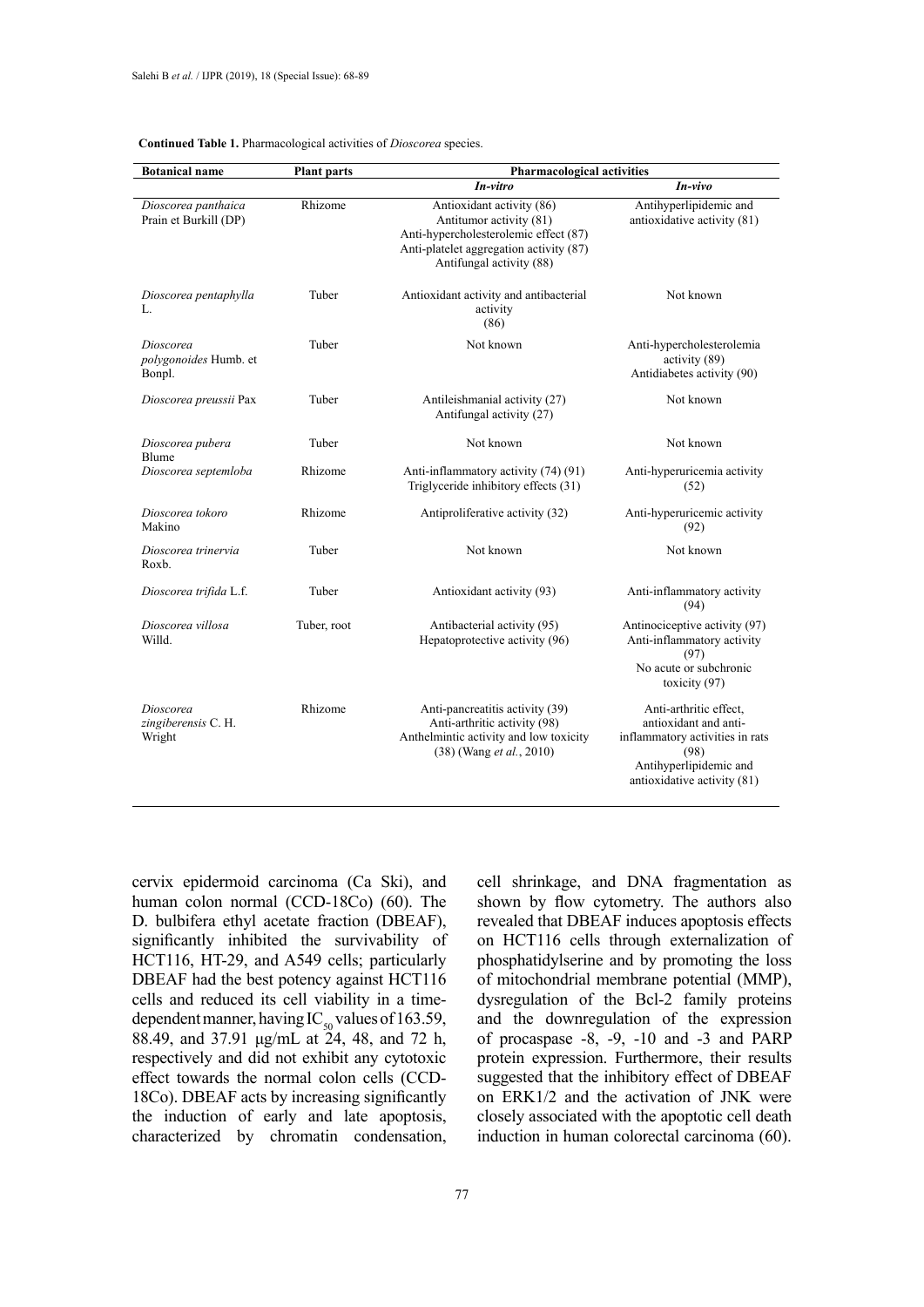*D. collettii* var. hypoglauca and its active metabolite protoneodioscin, a furostanol saponin, was also evaluated for its cytotoxic activity against 60 cell lines including human leukemia, melanoma, and cancers of lung, colon, brain, ovary, renal, breast, and prostate. Protoneodioscin exhibited significant cytotoxicity with 50% growth inhibition  $\left(\frac{GL_{50}}{2}\right)$ ranging from 0.5 to 9 mM against all cell lines from leukemia and most solid tumors (64). In the following year, the same research team evaluated two other compounds, namely; methyl protoneogracillin and gracillin. The results revealed that methyl protoneogracillin exhibited significant cytotoxicity with  $\left(\frac{GL}{100}\right)$ ≤ 2 mM. Leukemia, CNS cancer, and prostate cancer were the most sensitive subpanels, while ovarian cancer was the least sensitive subpanels. On the other hand, gracillin lacked selectivity against human cancer diseases (29). A different approach was undertaken by Ashri and co-workers (2018) (71), who evaluated the cytotoxicity of modified *D. hispida* starchbased hydrogels on small intestine cell line (FHS-74 Int) to ensure the safety of their use. Their results revealed that the prepared hydrogels did not show any cytotoxicity and could be employed for future pharmaceutical use.

#### *Immunostimulant activity*

A mucopolysaccharide of yam (*D. batatas*  Decne) (YMB) was found to increase the cytotoxic activity of mouse splenocyte against leukemia cell at 10 µg/mL concentration. However, it did not affect the viability of splenocytes. The production of IFN-γ was significantly increased in the YMP treated splenocytes. At 50 µg/mL concentration, it increases the up taking capacity and lysosomal phosphatase activity of peritoneal macrophages. In addition, YMP (10–100 µg/mL) significantly increased the viability of peritoneal macrophages (54). Dioscorin, the glycoprotein isolated from *D. alata* was reported to activate Toll-like receptor 4 (TLR4) and induce macrophage activation via typical TLR4-signaling pathways at 100 µg/mL concentration. It induces TLR4 downstream cytokine expression in bone marrow cells isolated from TLR4-functional C3H/HeN mice but not from TLR4-defective

C3H/HeJ mice. Dioscorin also stimulated multiple signaling molecules (NF-jB, ERK, JNK, and p38) and induced the expression of cytokines (TNF-a, IL-1b, and IL-6) in murine RAW 264.7 macrophages (47).

### *Neuroprotective activity*

Different *Dioscorea* species were used traditionally for the treatment of memoryrelated disorders and dementia, *i.e.* Alzheimer disease and other neurodegenerative diseases (82). The chloroform extract from *D. opposite*  rhizomes significantly reduced the glutamateinduced toxicity in a dose-dependent manner with a maximum neuroprotective effect at 10 µg/mL (82). Kim *et al.*, 2011 reported the agonistic action of a 1:3 mixture of *D. japonica* Thunb. (DJ) and *D. nipponica* Makino (DN) rhizomes which contribute to their neuroprotective effect against diabetic peripheral neuropathy (16). Moreover, the compounds isolated from *D. nipponica* rhizomes exhibited anti-neuroinflammatory and neuroprotective activities, the most active of which was 3,7-dihydroxy-2,4,6 trimethoxy-phenanthrene. The later was the most potent nerve growth factor (NGF) inducer, with 162.36% stimulation, and strongly reduced nitric oxide (NO) levels with an  $IC_{50}$  value of 19.56 μM in LPS-activated BV2 microglial cells. Also, it significantly increased neurite outgrowth in mouse neuro2a (N2a) cells and therefore possessed a significant neuroprotective activity (76).

### *Antidiabetic activity*

Different extraction procedures as ultrasonic-assisted extraction, cold water extraction, warm water extraction and hot water extraction significantly influenced the antidiabetic potential of the rhizomes of *D. hemsleyi* as determined via both alphaglucosidase and alpha-amylase inhibition assays, where the  $IC_{50}$  values of alphaglucosidase inhibition assay varied from 27.41 to 274.36 µg/mL while those of alpha-amylase inhibition assay varied from 3.66 to 47.57 mg/ mL (70).

# *Antioxidant activity*

The antioxidant activity of the extracts of *Dioscorea* species received much scientific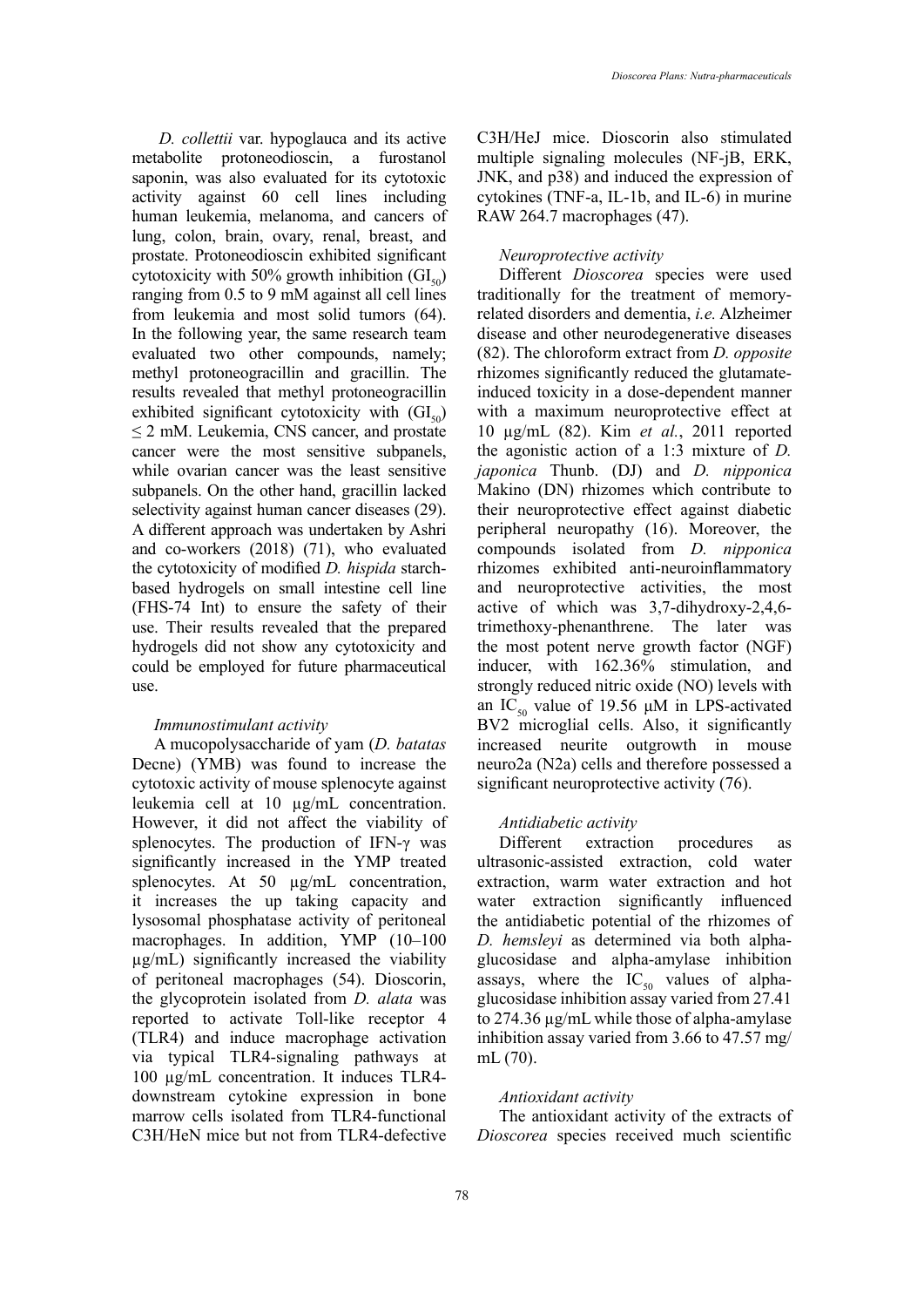attention (67, 72, 73 and 83). Different extracts of rhizomes of *D. hemsleyi, D. hispida* Dennst, *D. opposite* Thunb., *D. nipponica* Makino, *D. esculenta* (Lour). Burkill, *D. japonica* Thunb. var. pseudojaponica and *D. pentaphylla L.*  were all studied for their antioxidant properties by different *in-vitro* assays namely; reducing power assay, ferric reducing antioxidant power assay (FRAP), DPPH radical scavenging assay, hydroxyl radical scavenging assay, superoxide radical assay, self-oxidation of 1,2,3-phentriol assay and antioxidant activity by radical cation (ABTS) assay. Generally, the studied extracts from different *Dioscorea* species showed a significant antioxidant potential which may account for their involvement in the treatment of various disorders via radical scavenging mechanisms.

#### *Anti-inflammatory activity*

Lipopolysaccharide-stimulated RAW 264.7 cells were employed to determine the antiinflammatory properties of the ethanolic extract of tubers of *D. japonica* Thunb. var. *pseudojaponica* and individual steroid glycosides isolated from *D. septemloba* rhizomes (29, 73). *D. japonica* extract at doses of 500 and 1000 µg/mL significantly inhibited LPS-induced iNOS and COX-2 protein expressions, also, the nitrite relative concentration percentage ranged between 11.3% to 107.5% for the steroid glycosides isolated from *D. septemloba* rhizomes. Similar to the total ethanol extract of *D. membranacea* presented a potent inhibitory activity, with an  $IC_{50}$  value of 23.6  $\mu$ g/mL. Its most potent metabolite included diosgenin-3-O-alpha-Lrhamnosyl (1-->2)-beta-D-glucopyranoside that showed a powerful inhibitory activity with IC<sub>50</sub> value as low as 3.5  $\mu$ g/mL (74). The study of the mechanism of anti-inflammatory activity of the ethanolic extract from the bark of *D. batatas* DECNE showed that it inhibited both NO and PGE2 production with an  $IC_{50}$  of 87– 71 µg/mL respectively. It was also suggested that the extract act suppressing DNA-binding activity and reporter gene activity as well as translocation of the NF-jB p65 subunit. It also down-regulated IjB kinase (IKK), thus inhibiting LPS-induced both phosphorylation and the degradation of IjBa. In addition, it also inhibited the LPS-induced activation of ERK1/2 (55). A current study of Hwang *et al.* 2019 reported the anti-inflammatory effect of aerial bulblets of *Dioscorea japonica* Thunb extract through inhibition of NF-κB and MAPK signaling pathway in RAW 264.7.

#### *Antiallergic activity*

*D. membranacea* ethanolic extract and compounds showed antiallergic activities by inhibiting beta-hexosaminidase release as a marker of degranulation in RBL-2H3 cells, with an IC<sub>50</sub> value of 37.5  $\mu$ g/mL. From this extract, dioscorealide B showed the highest activity with an IC<sub>50</sub> value of 5.7  $\mu$ g/mL (77).

# *Anti-pancreatitis and anti-arthritic activities*

Du *et al.* 2017 reported how several compounds were isolated from the rhizomes of *D. zingiberensisi.e.* (3R,5R)-3,5-dihydroxy-1- (3,4-dihydroxyphenyl) -7-(4-hydroxyphenyl) heptane at a concentration of 0.5 mM showed anti-pancreatitis activities on sodium taurocholate -induced pancreatic acinar necrosis with an inhibitory effect of 19.0%. Moreover, the same authors marked that this compound's protective effects were mainly dependent on ATP inhibition and excessive ROS production and thus saving the cells from mitochondrial dysfunction (39). Another study reported that the steroidal saponins obtained from the rhizomes of *D. zingiberensis* showed anti-arthritic activities on the LPS stimulated 264.7 macrophage cells through induction of both p65 and IκBα protein expressions  $(98)$ .

### *Antibacterial activity*

The methanolic extract of tubers of *D. pentaphylla* L. showed antibacterial activity against *S. pyogenes, S. mutans, V. cholera, S. typhi,* and *S. flexneri*. The best activity was: 19.00 mm and 16.00 mm inhibition zone diameter observed (at 50 μg/disc and 200 μg/ disc) against *S. pyogenes* using disc diffusion, agar well diffusion assays, respectively. The MIC values were 100 μg/mL for the extract against *V. cholera*, *S. typhi* and *S. flexneri* while it was 50 μg/mL against *S. pyogenes* and *S. mutans.* Similarly, Rajendra *et al.* reported the antibacterial activities of 5% and 10% methanolic extract of *D. deltoidea* Wall ex Griseb rhizomes against *S. aureus* and *E. coli,*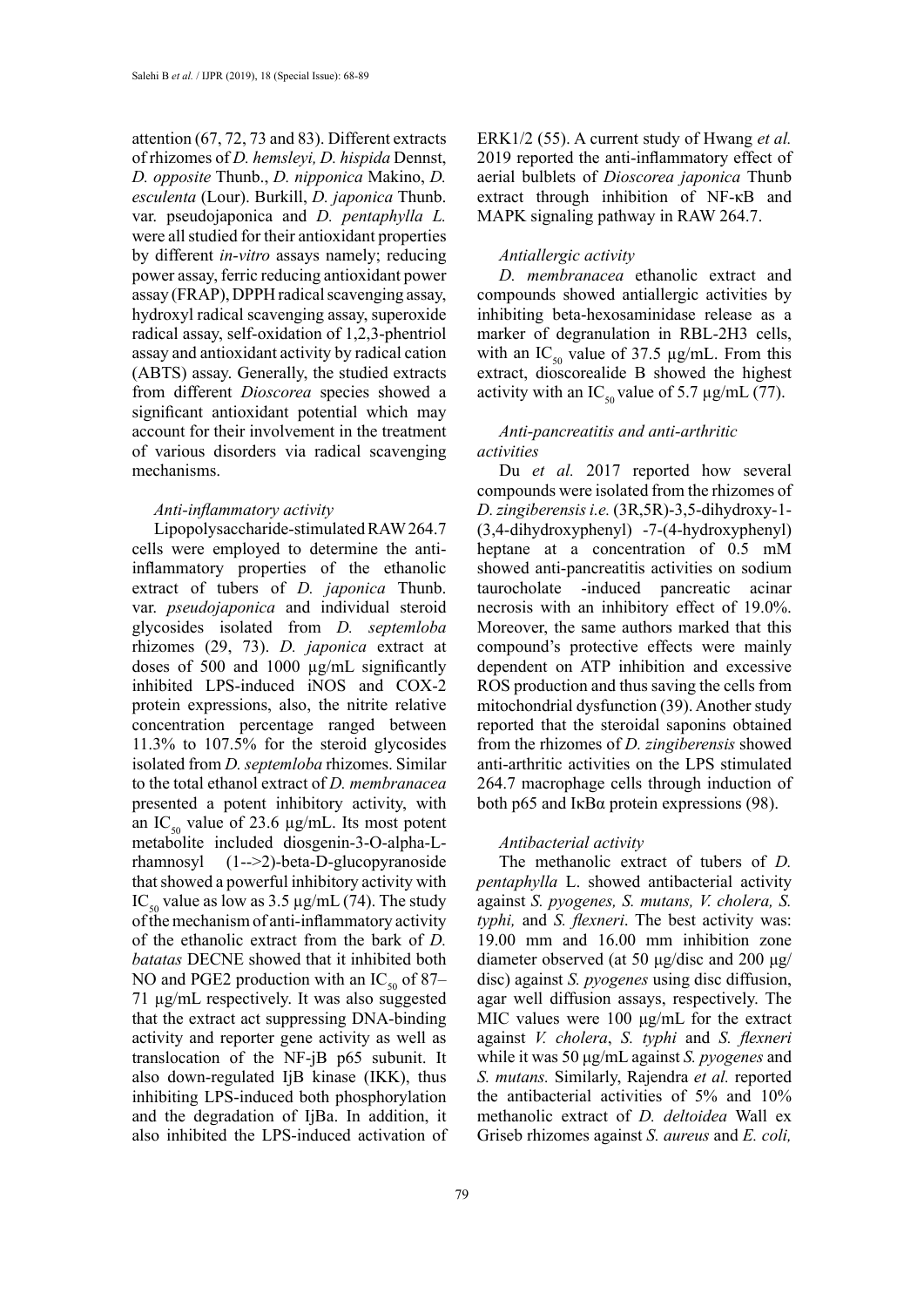but this concentration does not show activity against *S. typhi* and *P. aeruginosa*. It could be concluded that, in general, *Dioscorea* species do not exhibit a potent antibacterial activity (86).

#### *Antifungal activity*

The study of Cho *et al.* 2013 studied dioscin, isolated from wild yam *D. nipponica* root bark, for its potential as an antifungal agent via the propidium iodide assay and calceinleakage measurement, in addition to, its ability to disrupt the plasma membrane potential, using 3,3′-dipropylthiadicarbocyanine iodide and bis-(1,3-dibarbituric acid)-trimethine oxanol. As reported by Cho *et al.* 2013 the results showed that dioscin exerts a considerable antifungal activity, where, the dye-stained cells showed a significant increase in fluorescent intensity after treatment with dioscin, demonstrating that dioscin possess an effect on the membrane potential. The auhors concluded that dioscin could act by disrupting the fungal membrane structure resulting in cell death (99).

#### *In-vivo studies on genus Dioscorea*

Globally a large number of *Dioscorea* plants have investigated *in-vivo*. Data on *Dioscorea* species potency on the animal model are summarized in Table 1.

# *Animal models studies The anti-constipation activity*

*Dioscorea opposita* Thunb. yam tuber is rich in starch, which has always been ignored and discarded during the isolation of bioactive compounds. Huang *et al.*, 2016 studied the anti-constipation effect of native yam starch (NS), dual enzyme-treated starch (DES), and cross-linked carboxymethyl starch (CCS) in constipation model induced by loperamide in KM mice. The modified starches (DES and CCS) could benefit the bowel function by increasing stool frequency and defecation moisture as they have the good water-binding capacity and swelling ability, the modified starches could increase the water-holding capacity of stools to remain soft. DES and CCS groups had improved small intestinal propulsion through the production of more short chain fatty acids (SCFAs) and decrease pH by increasing acetic acid and butyric acid concentration in the feces. The study done on mice with high-fat diet showed that both native and modified starch from Yam had anti-hyperlipidemic activity through a significant decrease of both cholesterol and triglycerides and the liver index. The reduction of superoxide dismutase (SOD) and increase malondialdehyde (MDA) was observed in hyperlipidemic mice while they were both improved in all starches-treated mice proving their antioxidant effect (Table 1) (100).

#### *Gastroprotective activity*

Four types of resistant starch (RS) including native (RS2), retrograded (RS3), crosslinked with sodium trimetaphosphate/sodium tripolyphosphate (RS4) and complexed with palmitic acid (RS5) resistant starches from winged yam (*D. alata* L.) showed the gastroprotective activity of in ethanol-induced gastric ulcer in mice. The increase in gastric emptying rate may help in reducing the contact time of ethanol and gastric mucosa and helps to prevent the gastric tissue damage. Therefore, an increase in gastric emptying induced by RS is a possible mechanism of anti-gastric ulcer. Moreover, RS3 and RS5 groups generated more short chain fatty acids which are produced through fermentation of the starch by the colon microflora. The fatty acids have many physiological and biological functions, such as increasing the immunity of the stomach. EtOH-ulcer can result from the imbalance between the generated reactive oxygen species (ROS) and the natural antioxidant power. Thus, the free radical scavenging is one of the mechanisms for inhibition of gastric ulcer (101). Mao *et al.* 2018 reported the decrease of SOD activity in ethanol-treated rats with an increase in MDA levels in gastric mucosa indicating severe oxidation reaction in ethanol-induced gastric ulcer mice. RS3  $(6.4 \text{ g/kg})$  and RS4  $(6.4 \text{ g/kg})$ exhibited the best antioxidant effect. Therefore, the inhibition of oxidative stress by the four types of RS is a possible mechanism that may assist in decreasing the gastric mucosal damage. Generally, the high dose groups of RS3 and RS5 (6.4 g/kg) showed the best activity (50). A current study also reported the protective effects of *Dioscorea batatas* flesh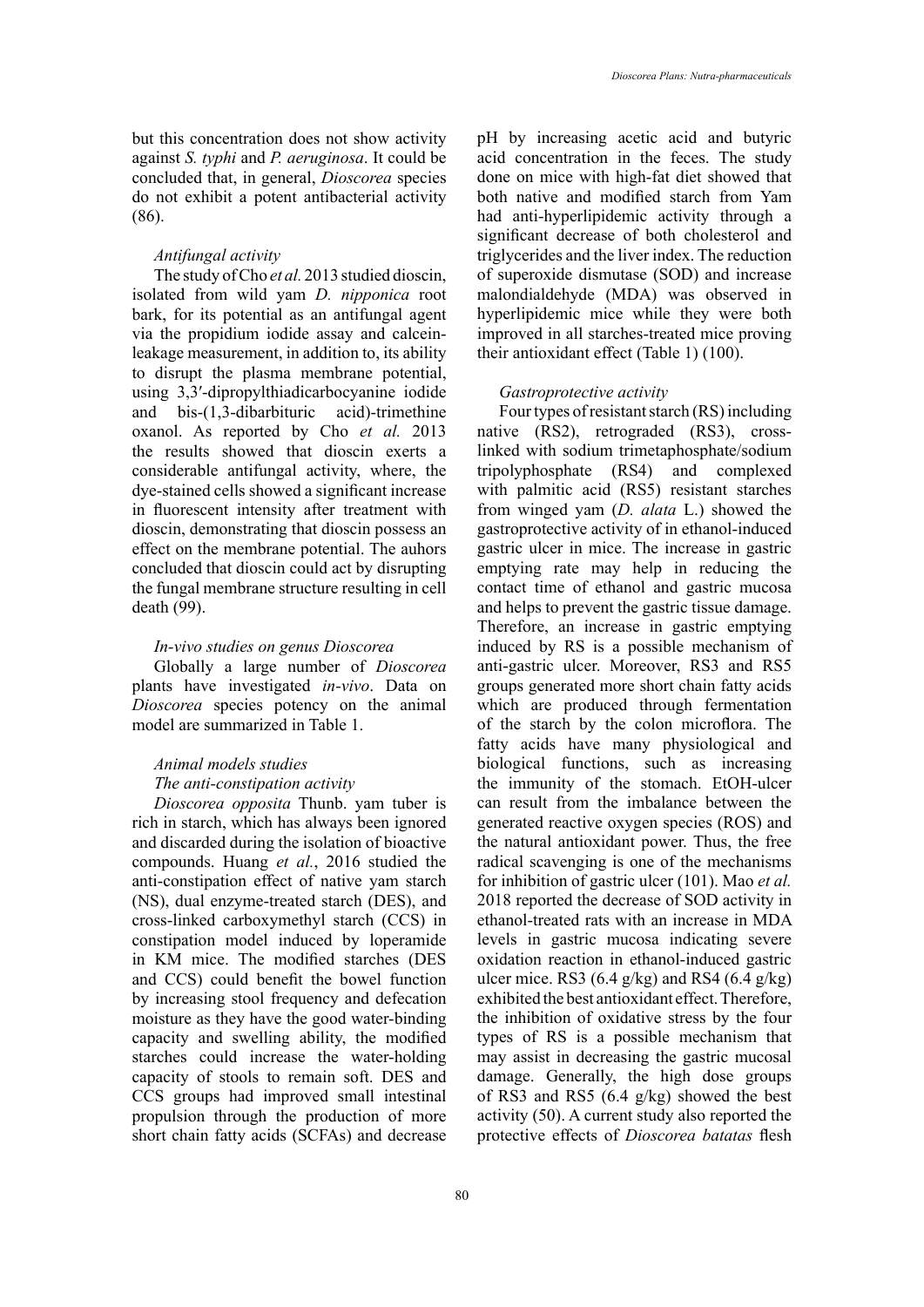and peel extracts against an ethanol-induced gastric ulcer in mice (57).

### *Anti-thrombotic activity*

Li *et al.* 2010 reported the significant antithrombotic and anticoagulation effect of the total steroidal saponin extract (TSSE) from the rhizomes of *D. zingiberensis* C.H. Wright on inferior vena cava ligation thrombosis rat model and pulmonary thrombosis mice model. Oral administration of the extract significantly inhibited adenosine diphosphateinduced platelet aggregation (PAG) *in-vivo*, which was more effective than *Xue-sai-tong*, a commercial product of triterpenoid saponins from *Panax ginseng* having antithrombosis activity in China. In addition, TSSE inhibited the thrombosis in a dose-dependent manner (more than 50% inhibition rate) which was more powerful than the standard Xue-sai*tong* at 64.7, and 129.4 mg/kg doses of TSS, and markedly reduced thrombus weight. TSSE also exhibited in a dose-dependent manner prolongation of thromboplastin time (APTT) (which is an intrinsic clotting index), prothrombin time (PT) (that evaluates the extrinsic clotting pathway), and thrombin time (TT) (which is a test of fibrin formation, the addition of thrombin directly induces that). The more pronounced effect of TSSE on PT and TT than APTT indicates that it inhibits the extrinsic pathway of coagulation and fibrin formation, and cut down the thrombotic risk (102).

### *Anti-inflammatory activity*

The ethanolic extract of the tubers of *D. japonica* Thunb. var. *pseudojaponica* (EEDJ) showed *in-vivo* anti-inflammatory activity by significantly inhibiting the development of Carrageenan-induced paw edema in mice after the 4th and 5th hour of the treatment at 1.0 g/kg. It also decreased the levels of TNF- $\alpha$ , which is a mediator of Carrageenan-induced inflammatory response and induced the release of kinins and leukotrienes. Carrageenaninduced paw edema causes oxidative stress with the release of peroxidation products, including malondialdehyde (MDA) and nitric oxide. MDA increased levels of oxygen free radicals, which attack polyunsaturated fatty acids in cell membranes and causing lipid

peroxidation. EEDJ was able to reduce nitric oxide which was excessively released after administration of carrageenan and also could reduce the levels of MDA through increasing the enzymatic antioxidant defense systems such as catalase (CAT), superoxide dismutase (SOD) and glutathione peroxidase (GPx) in the paw oedema which are the natural protectors against lipid peroxidation (73).

The anti-arthritic effect of the total saponin extract from the rhizomes of *D. zingiberensis*  C.H. Wright (TSRDZ) in Freund's complete adjuvant (FCA) induced arthritis in rats (98). In this study, a significant increase in arthritis scores and ankle perimeter were observed after 4 days from intraplantar administration of FCA, which reaches its maximum on day 16. Administration of TSRDZ at 100 and 200 mg/kg produced substantial dose suppressive significant effect in the treated groups. TSRDZ at 100 and 200 mg/kg also caused a marked reduction of FCA-induced elevated indexes of the thymus and spleen. The high dose of TSRDZ caused only mild synovial infiltration with few inflammatory cells and no obvious damage in cartilage bone erosion, which appeared in histopathological study. The efficient regulation of TSRDZ on the inflammatory cytokines at 200 mg/ kg, was almost equivalent to that caused by the standard methotrexate. Moreover, the mitigation of TSRDZ on the prostaglandins (PGE2), at 200 mg/kg, was almost equivalent to that of standard methotrexate. Furthermore, administration of TSRDZ at 200 mg/kg resulted in attenuating the production of MDA and NO, while elevating the SOD activity compared with the control group (98).

The total 80% ethanol extract of the tubercles of *D. trifida* L.f. as well as its three subfractions, dichloromethane, butanol, and aqueous fractions showed anti-inflammatory activity in food allergy induced by ovalbumin in BALB/c mice (94). Ova-sensitized BALB/c mice received the Ova solution to develop local signs of inflammation characterized by eosinophil infiltration, edema, an increase in a number of mast cells in the intestinal submucosa, mucus secretion, an increase in serum anti-OVA IgG1 and IgE, and weight loss because of hyper-catabolism caused by the production of inflammatory cytokines. The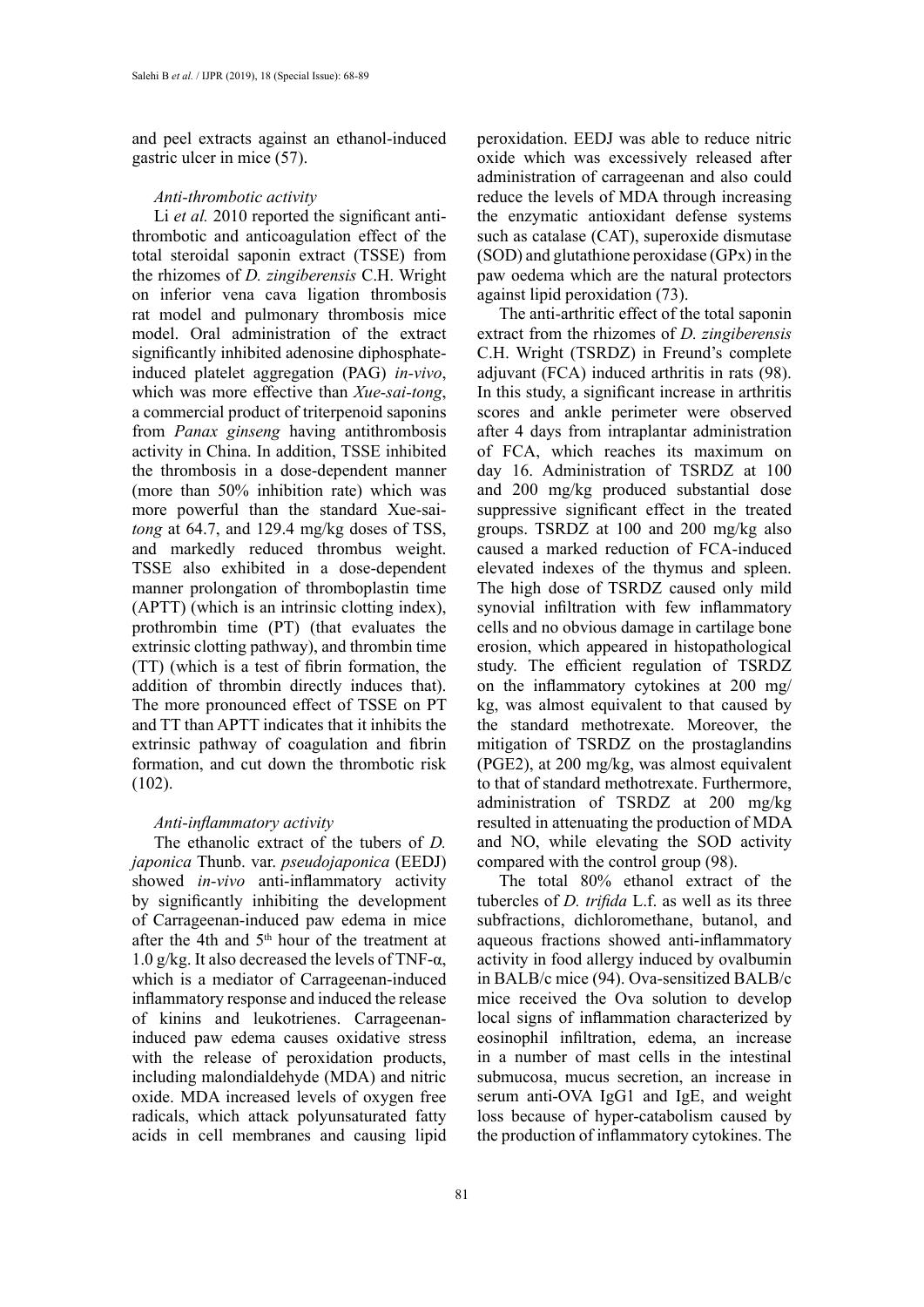crude extract of *D. trifida* tested at the doses of 100 and 300 mg/kg/day corresponding to 36.6 and 109.8 mg/kg/day of allantoin, and 3.0 and 9.0 mg of diosgenin correlated substances/kg/ day, respectively did not affect the body weight, but they inhibited IgE production compared to untreated groups. The inhibition tended to be more significant in aqueous fraction and butanol fraction, which contains allantoin, than dichloromethane, which contains diosgenin. The ethanolic extract and its fractions exerted a reduction in several mastocytes and edema, which was also probably due to the presence of diosgenin and allantoin (94). Diosgenin was also reported to reduce the production of anti-OVA IgE and the inflammatory infiltrate in allergic BALB/c mice intestines, resulting in a reduction in edema (103). BALB/c mice having food allergy showed an increase in mucus production by the caliciform cells in the small intestine (104). An important allergic response that is induced by interleukins IL-4 and IL-3 is hypersecretion of mucus. Mucus has a protective effect on the intestinal cells by limiting the antigen absorption. The presence of eosinophil peroxidase (EPO) indirectly reflects the infiltration of eosinophils into intestinal mucosa, which was reduced by administration of the ethanolic extract of *D. trifida*. Mollica *et al.* also showed that *D. trifida* extract and fractions reduced all of the inflammatory parameters associated with food allergies in Ova-sensitised animals and this activity is correlated with the presence of allantoin and diosgenin correlated substances (94). The animals treated with ethanolic extract showed a reduction in mucus production, and this result was also observed for the other fractions. Previous studies showed that diosgenin and allantoin activities reduce mucus production in animals allergic to OVA (103).

The crude extracts of *D. membranaceae* and *D. birmania*, which contain high amounts of sapogenins, inhibited the production of nitric oxide (NO) most probably through inhibiting the nitric oxide synthetase (iNOS) and TNF- $\alpha$ , with consequent reduction of intestinal edema (74, 77). A study by Olayemi and Ajaiyeoba also associated the antiedematogenic activity of crude extract from *D. esculenta* to the presence of sapogenins (105). *In-vivo* studies

have demonstrated that oral administration of allantoin attenuates the production of IgE, IL-4, and IL-5, has an anti-inflammatory effect and promotes healing (68).

The methanol extract of the rhizomes of *D. deltoidea* Wall.ex Griseb. at 200 mg/ kg inhibited the rat hind paw carrageenaninduced edema. The maximum percentage of inhibition was achieved at 3 h after the intraperitoneal administration of the extract (106).

### *Neuroprotective activity*

In a study made by Yang *et al.*, the chloroform soluble extract of the rhizomes of *D. opposita* (CSDO) showed cognitive enhancing effects on spatial memory and learning function of mice against scopolamineinduced amnesic deficits via Morris water maze and passive avoidance tests. In Morris water maze test, both acute treatment by CSDO (200 mg/kg body weight, p.o.) and prolongedtreatment (10 days' daily administration of 50 mg/kg body weight, p.o.) exhibited significant shorter escape latencies in daily first trial than the scopolamine-administered group during a 4-consecutive-day training period, which suggested that CSDO improves the impaired reference memory (long-term memory) induced by scopolamine. Especially, the acute treatment group showed a marked decrease in escape latencies in each daily trial compared with the prolonged treatment group. In this study, CSDO also showed significant enhancing effects on spatial memory retention in the probe trial. Similar results were obtained in the passive avoidance test. CSDO treatment significantly increased step-through latencies of scopolamine-induced amnesic mice compared to control untreated group. The results of the two animal behavioral tests demonstrated that CSDO improves spatial learning and memory function against scopolamine-induced amnesia (82). The study of Jeon *et al.*, 2014 investigated the neuroprotective effect of herbal mixture from *Euphoria longana*, *Houttuynia cordata,* and *Dioscorea japonica*, by testing the hypothesis that administration of herbs reverses memory deficits and promotes the protein expression of brain-derived neurotrophic factor (BDNF) in the mouse brain: these herbs demonstrated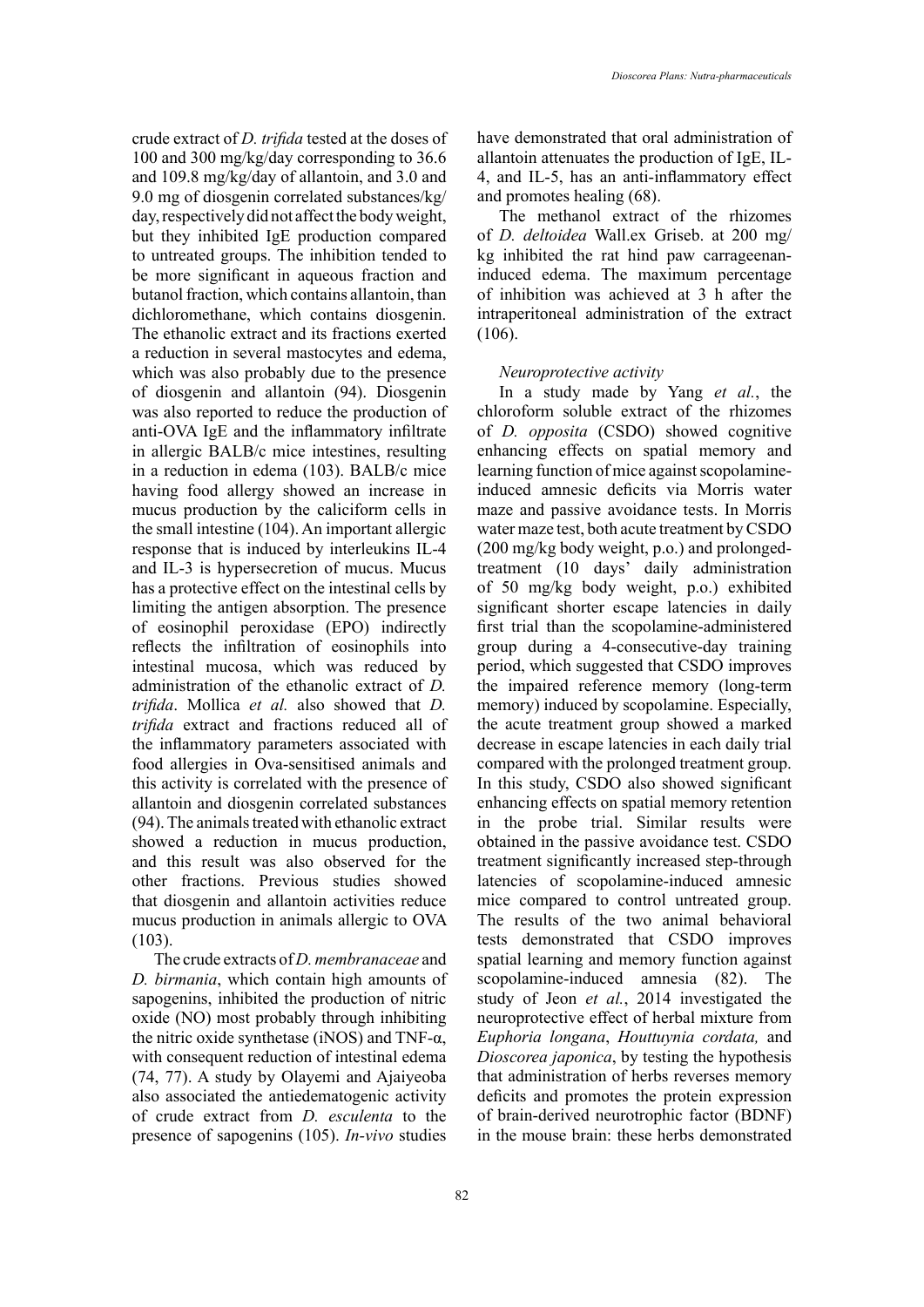an inductive effect on BDNF, cyclic-AMP response element-binding protein (CREB) and phospho-CREB (pCREB) (107).

### *Antinociceptive activity*

The study of the antinociceptive effect of the methanol extract of the bulbs of *Dioscorea bulbifera* L. var *sativa* (MEDB) was performed by Nguelefack *et al.* (2010) The effects of MEDB persisted for 5 days after two administrations in CFA-induced hypernociception at 250 and 500 mg/ kg. MEDB significantly inhibited acute lipopolysaccharides (LPS)-induced pain at 500 mg/kg but did not affect thermal hypernociception and capsaicin-induced spontaneous nociception. The antinociceptive effects of MEDB in prostaglandin-E2 (PGE2) model was antagonized by either nitro-L-arginine methyl ester (l-NAME) or glibenclamide. This indicated that the plant exerted its antinociceptive effect through partial activation of the NO–cGMP–ATPsensitive potassium channels pathway (62).

# *Antihyperlipidemic and antioxidative activity*

The intraperitoneal administration of n-butanol extract of the *D. nipponica* rhizomes at 50 mg/kg regulates the blood cholesterol, triglyceride, HDL and LDL than the chloroform (50 mg/kg) and water extracts (50 mg/kg) (80). Wang *et al.* 2012 reported the potential activity of trillin, a steroidal saponin isolated from *D. nipponica* rhizomes, as antihyperlipidemic and anti-oxidative agent *invivo*. The intraperitoneal administration of trillin (0.5 mg/kg dissolved in 0.5% DMSO) enhanced the blood circulation and could increase the bleeding time for more than 50% and coagulation in the rats fed on a high-fat diet in which the blood viscosity would be changed resulting in shorter blood coagulation time. The improvement effect of trillin in restoring the blood coagulation abnormality in high-fat diet fed rat was due to its ability to reduce the levels of blood cholesterol, triglyceride and two critical lipoproteins (HDL and LDL). The level of lipid oxidation was increased in high-fat diet rats, causing oxidative stress. Trillin exerted an anti-oxidative effect through lowering lipid peroxidation, via the enhancement of

superoxide dismutase (SOD) level in blood. Thus, the combination of trillin and lovastatin in treating hyperlipidemia could represent a more effective therapy (Wang *et al.* 2012). The authors of this research marked how these findings greatly support the significant role of *D. nipponica* in protecting the cardiovascular system *in-vivo* against hyperlipidemia (80). Tang *et al.* 2015 studied the mechanism by which the total saponins of the rhizomes of *D. nipponica* Makino (DN), *D. panthaica* Prain et Burkill (DP), and *D. zingiberensis* C.H. Wright (DZ), attenuated myocardial ischemia (MI) induced by injection of isoprenaline (ISO) in rats, and compared the therapeutic effect of total saponins from the three species on myocardial antioxidant levels and myocardial histology (87); the authors reported how high serum levels of lactate dehydrogenase (LDH), aspartate aminotransferase (AST) and creatine kinase (CK) indicated cell membrane damage and were thus elevated in the ISO model group. Intra-gastric injection of total saponins of the three species could restore the activities of myocardial injury marker enzymes to the same extent. Oxidative stress plays an essential role in the pathogenesis of MI injury. SOD, catalase (CAT), GPx, and total antioxidant capacity (T-AOC) levels were reduced significantly in the ISO model group with the increase in MDA. The activities of these enzymes were normalized by intragastric injection of the total saponins of the three species. The study revealed that the anti-MI mechanism of *Dioscorea* saponins is related not only to the enzymatic antioxidant, such as GPx and CAT but also to nonenzymatic antioxidants and its effect on myocardial histology (87). The current studies reported the beneficial effects of purple yam (*Dioscorea alata* L.) resistant starch on hyperlipidemia in high-fat-fed hamsters (108, 109).

# *Uricosuric effect*

The total saponins from *Rhizoma Dioscoreae* Nipponicae could effectively reverse potassium oxonate-induced alterations in renal mouse urate transporter 1, glucose transporter 9, organic anion transporter 1, and organic anion transporter 3mRNA and protein levels, resulting in enhancement of renal urate excretion in mice (79). Moreover,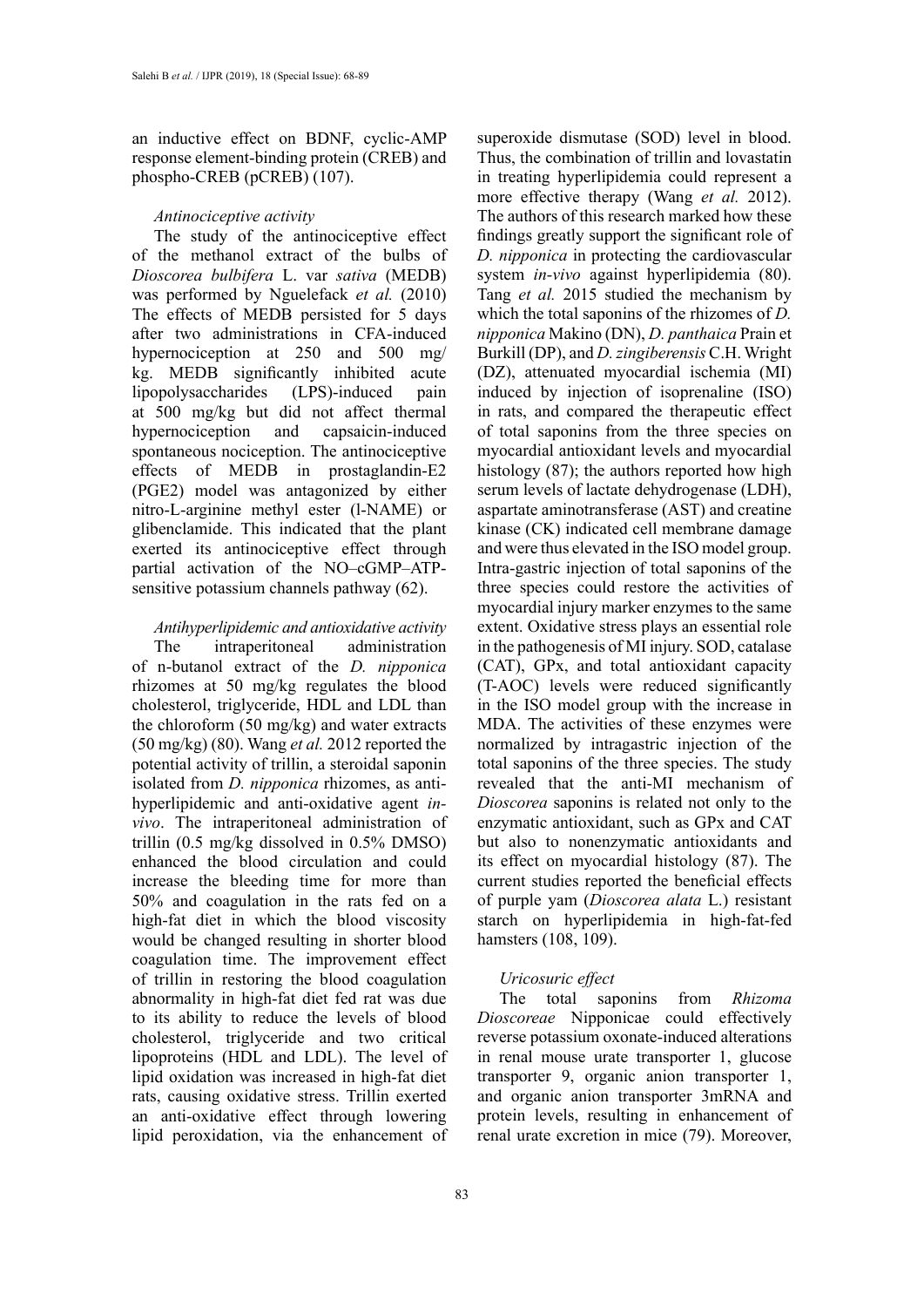the authors concluded that the total saponins from Rhizoma *Dioscoreae Nipponicae* had a uricosuric effect on the regulation of renal organic ion transporters in hyperuricemic animals. In a further paper, the same authors here was the potent uricosuric effect of TDN on hyperuricemic rats by decreasing the expressions of renal rURAT1 while increasing the expressions of renal rOAT1 and rOAT3 (78).

#### *Clinical trials*

A double-blind, placebo-controlled, crossover study was conducted to evaluate the effects of a wild yam cream in 23 healthy women suffering from troublesome symptoms of the menopause. Every female was treated with the active cream and a placebo for 3 months randomly. After 3 months treatment with topical wild yam extract in women suffering from menopausal symptoms it was found that the cream is free from side-effects, and has little effect on menopausal symptoms (110).

### **Conclusion**

*Dioscorea* species make a significant contribution both as root crops and vegetables to the diets around the world. Despite their importance as a food source, *Dioscorea* plant parts are quite useful in the treatment of various ailments and disorders due to the presence of several bioactive compounds such as diosgenin. However, several reported ethnomedicinal potential need to be validated and detailed investigations on *Dioscorea* pharmacological properties and phytochemical composition should be carried out to standardize the formulations used. Indeed, some pharmacological properties such as hypolipidemic, hypoglycaemic, antioxidant, anti-inflammatory, antimicrobial, antiproliferative, androgenic, estrogenic, and contraceptive have been reported. However, most of the active constituents have not been characterized. Thus, authentication of all the secondary metabolites (alkaloids, saponin, flavonoids, tannins, and phenols) from *Dioscorea* should be performed thoughtfully to standardize and validate its quality and biological potentials. Moreover, investigations

are warranted to address the poor conversion of the preclinical results to clinical efficacity. Therefore, an attempt should be made to understand their mechanism of action, pharmacokinetics/pharmacodynamics, and bioavailability and to conduct clinical trials. Overall, these findings suggested that *Dioscorea* should not be ignored and should rather be considered as a good alternative source of active molecules that can prevent or alleviate both functional and infectious disease burden, representing a current big challenge in developing countries. The knowledge gaps in this review such as insufficient data on a clinical trial to support preclinical results will help the further initiative to turn *Dioscorea* into drug and stimulate activity to promote their production and utilization as not only valuable components of a well-balanced diet but also for disease prevention.

#### **References**

- (1) Kumar S, Das G, Shin HS and Patra JK. *Dioscorea* spp. (a wild edible tuber): a study on its ethnopharmacological potential and traditional use by the local people of Similipal Biosphere Reserve, India*. Front. Pharmacol*. (2017) 8: 52.
- (2) Romano R, Giordano A, Le Grottaglie L, Manzo N, Paduano A, Sacchi R and Santini A. Volatile compounds in intermittent frying by gas chromatography and nuclear magnetic resonance*. Eur. J. Lipid Sci. Tech.* (2013) 115: 764-73.
- (3) Miyazawa M, Shimamura H and Kameoka H. Volatile Components of the Rhizomes of *Dioscorea japonica. Nat. Prod. Lett*. (1997) 9: 245-8.
- (4) Ou-yang SH, Jiang T, Zhu L and Yi T. *Dioscorea nipponica* Makino: a systematic review on its ethnobotany, phytochemical and pharmacological profiles*. Chem. Cent. J.* (2018) 12: 57.
- (5) Jesus M, Martins AP, Gallardo E and Silvestre S. Diosgenin: recent highlights on pharmacology and analytical methodology*. J. Anal. Methods Chem.* (2016) 2016: 4156293.
- (6) Cheng WY, Kuo YH and Huang CJ. Isolation and identification of novel estrogenic compounds in yam tuber (*Dioscorea alata* Cv. Tainung No. 2)*. J. Agr. Food. Chem.* (2007) 55: 7350-8.
- (7) Rakotobe L, Mambu L, Deville A, Dubost L, Jeannoda V, Rakoto D and Bodo B. Clerodane and 19-norclerodane diterpenoids from the tubers of *Dioscorea antaly. Phytochemistry* (2010) 71: 1007-13.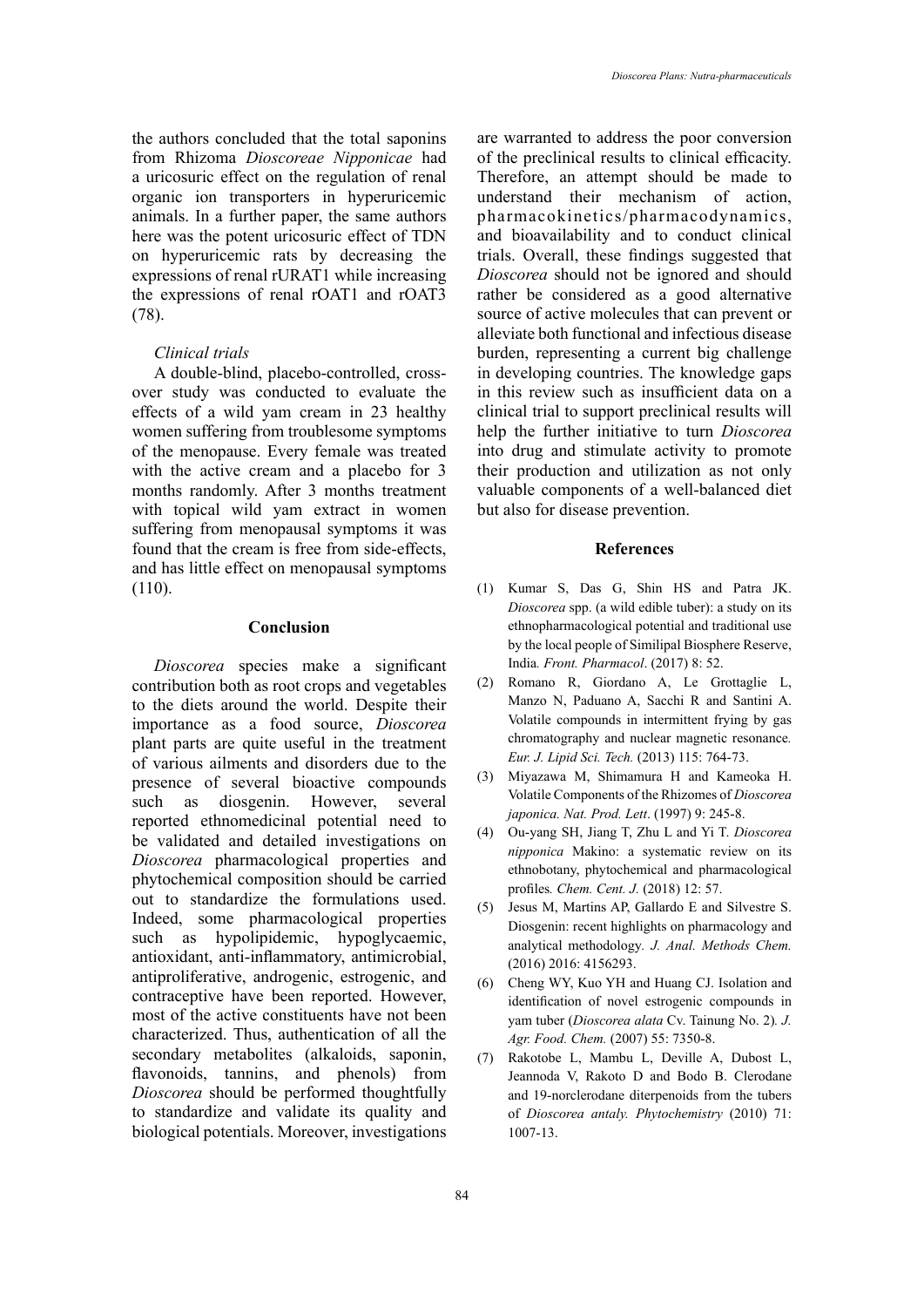- (8) Sharma M, Hotpet V, Sindhura B, Kamalanathan A, Swamy BM and Inamdar SR. Purification, characterization and biological significance of mannose binding lectin from *Dioscorea bulbifera* bulbils*. Int. J. Biol. Macromol.* (2017) 102: 1146- 55.
- (9) Liu H, Tsim KW, Chou GX, Wang JM, Ji LL and Wang ZT. Phenolic compounds from the rhizomes of *Dioscorea bulbifera. Chem. Biodivers.* (2011) 8: 2110-6.
- (10) Tang Y, Xue YB, Zhou L, Zhang JW, Yao GM, Luo ZW, Du G and Zhang YH. New norclerodane diterpenoids from the tubers of *Dioscorea bulbifera. Chem. Pharm. Bull.* (2014) 62: 719-24.
- (11) Zhao DS, Wu ZT, Li ZQ, Wang LL, Jiang LL, Shi W, Li P and Li HJ. Liver-specific metabolomics characterizes the hepatotoxicity of *Dioscorea bulbifera* rhizome in rats by integration of GC-MS and 1H-NMR*. J. Ethnopharmacol.* (2018) 226: 111-9.
- (12) Sautour M, Mitaine-Offer AC, Miyamoto T, Dongmo A and Lacaille-Dubois MA. Antifungal steroid saponins from *Dioscorea cayenensis. Planta Med.* (2004) 70: 90-2.
- (13) Ali Z, Smillie TJ and Khan IA. Two spirostan steroid glycoside fatty esters from *Dioscorea cayenensis. Nat. Prod. Commun.* (2013) 8: 323-6.
- (14) Adepoju OT, Boyejo O and Adeniji PO. Effects of processing methods on nutrient and antinutrient composition of yellow yam *(Dioscorea cayenensis)* products*. Food Chem.* (2018) 238: 160-5.
- (15) Lee HJ, Watanabe B, Nakayasu M, Onjo M, Sugimoto Y and Mizutani M. Novel steroidal saponins from *Dioscorea esculenta* (Togedokoro)*. Biosci. Biotechnol. Biochem.* (2017) 81: 2253-60.
- (16) Kim N, Kim SH, Kim YJ, Kim JK, Nam MK, Rhim H, Yoon SK, Choi SZ, Son M and Kim SY. Neurotrophic activity of DA-9801, a mixture extract of *Dioscorea japonica* Thunb. and *Dioscorea nipponica* Makino, *in-vitro. J. Ethnopharmacol.* (2011) 137: 312-9.
- (17) Thongdeeying P, Itharat A, Umehara K and Ruangnoo S. A novel steroid and cytotoxic constituents from *Dioscorea membranacea* Pierre against hepatocellular carcinoma and cholangiocarcinoma cells*. J. Ethnopharmacol.* (2016) 194: 91-7.
- (18) Menditto E, Cahir C, Aza-Pascual-Salcedo M, Bruzzese D, Poblador-Plou B, Malo S, Costa E, González-Rubio F, Gimeno-Miguel A and Orlando V. Adherence to chronic medication in older populations: application of a common protocol among three European cohorts*. Patient Prefer. Adherence* (2018) 12: 1975-87.
- (19) Scala D, Menditto E, Armellino MF, Manguso F, Monetti VM, Orlando V, Antonino A, Makoul G and De Palma M. Italian translation and cultural adaptation of the communication assessment tool in an outpatient surgical clinic*. BMC Health Serv. Res.* (2016) 16: 163.
- (20) Woo KW, Moon E, Kwon OW, Lee SO, Kim SY, Choi SZ, Son MW and Lee KR. Antineuroinflammatory diarylheptanoids from the rhizomes of *Dioscorea nipponica. Bioorg. Med. Chem. Lett.* (2013) 23: 3806-9.
- (21) Ali Z, Smillie TJ and Khan IA. 7-Oxodioscin, a new spirostan steroid glycoside from the rhizomes of Dioscorea nipponica*. Nat. Prod. Commun.* (2013) 8: 1-3.
- (22) Li XZ, Zhang SN and Yang XY. Combination of cheminformatics and bioinformatics to explore the chemical basis of the rhizomes and aerial parts of *Dioscorea nipponica* Makino*. J. Pharm. Pharmacol.* (2017) 69: 1846-57.
- (23) Yang MH, Yoon KD, Chin YW, Park JH and Kim J. Phenolic compounds with radical scavenging and cyclooxygenase-2 (COX-2) inhibitory activities from *Dioscorea opposita. Bioorg. Med. Chem.* (2009) 17: 2689-94.
- (24) Yang MH, Chin YW, Yoon KD and Kim J. Phenolic compounds with pancreatic lipase inhibitory activity from Korean yam (*Dioscorea opposita*)*. J. Enzyme Inhib. Med. Chem.* (2014) 29: 1-6.
- (25) Ma F, Zhang Y, Yao Y, Wen Y, Hu W, Zhang J, Liu X, Bell AE and Tikkanen-Kaukanen C. Chemical components and emulsification properties of mucilage from *Dioscorea opposita* Thunb*. Food Chem*. (2017) 228: 315-22.
- (26) Osorio JN, Mosquera Martinez OM, Correa Navarro YM, Watanabe K, Sakagami H and Mimaki Y. Polyhydroxylated spirostanol saponins from the tubers of *Dioscorea p* olygonoides*. J. Nat. Prod.* (2005) 68: 1116-20.
- (27) Tabopda TK, Mitaine-Offer AC, Tanaka C, Miyamoto T, Mirjolet JF, Duchamp O, Ngadjui BT and Lacaille-Dubois MA. Steroidal saponins from *Dioscorea preussii. Fitoterapia* (2014) 97: 198-203.
- (28) Sharlina ME, Yaacob W, Lazim AM, Fazry S, Lim SJ, Abdullah S, Noordin A and Kumaran M. Physicochemical properties of starch from *Dioscorea pyrifolia* tubers*. Food Chem.* (2017) 220: 225-32.
- (29) Zhang Y, Yu HY, Chao LP, Qu L, Ruan JY, Liu YX, Dong YZ, Han LF and Wang T. Anti-inflammatory steroids from the rhizomes of *Dioscorea septemloba* Thunb*. Steroids* (2016) 112: 95-102.
- (30) Zhang Y, Chao L, Ruan J, Zheng C, Yu H, Qu L, Han L and Wang T. Bioactive constituents from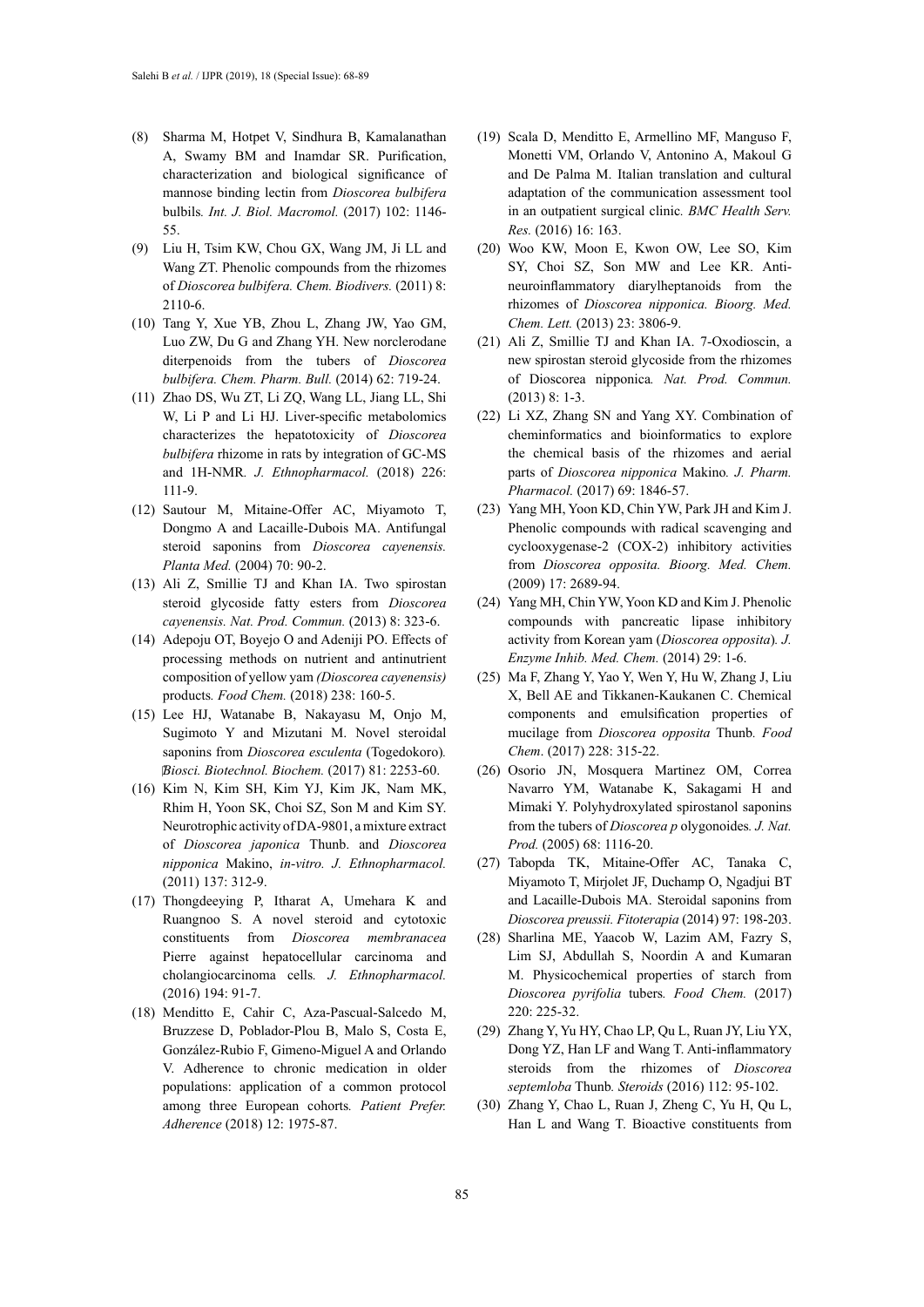the rhizomes of *Dioscorea septemloba* Thunb*. Fitoterapia* (2016) 115: 165-72.

- (31) He T, Liu Y, Xiong RF, Li XY, Wang SF and Cheng CR. A new phenanthropyran and a new biphenanthrene from the rhizomes of *Dioscorea septemloba* and their antioxidant activities*. Nat. Prod. Res*. (2019) 19: 1-6.
- (32) Oyama M, Tokiwano T, Kawaii S, Yoshida Y, Mizuno K, Oh K and Yoshizawa Y. Protodioscin, isolated from the rhizome of *Dioscorea tokoro* collected in northern japan is the major antiproliferative compound to HL-60 leukemic cells*. Curr. Bioact. Compd.* (2017) 13: 170-4.
- (33) Ali Z, Smillie TJ and Khan IA. Cholestane steroid glycosides from the rhizomes of *Dioscorea villosa* (wild yam)*. Carbohyd. Res.* (2013) 370: 86-91.
- (34) Dong SH, Nikolić D, Simmler C, Qiu F, van Breemen RB, Soejarto DD, Pauli GF and Chen SN. Diarylheptanoids from *Dioscorea villosa* (wild yam)*. J. Nat. Prod.* (2012) 75: 2168-77.
- (35) Yoon KD, Chin YW, Yang MH, Choi J and Kim J. Application of high□speed countercurrent chromatography–evaporative light scattering detection for the separation of seven steroidal saponins from *Dioscorea villosa. Phytochem. Analysis* (2012) 23: 462-8.
- (36) Dong SH, Cai G, Napolitano JG, Nikolić D, Lankin DC, McAlpine JB, van Breemen RB, Soejarto DD, Pauli GF and Chen SN. Lipidated steroid saponins from *Dioscorea villosa* (wild yam)*. Fitoterapia* (2013) 91: 113-24.
- (37) Zhang X, Jin M, Tadesse N, Dang J, Zhou T, Zhang H, Wang S, Guo Z and Ito Y. *Dioscorea zingiberensis* CH Wright: An overview on its traditional use, phytochemistry, pharmacology, clinical applications, quality control, and toxicity*. J. Ethnopharmacol.* (2018) 220: 283-93.
- (38) Wang GX, Jiang DX, Li J, Han J, Liu YT and Liu XL. Anthelmintic activity of steroidal saponins from *Dioscorea zingiberensis* CH Wright against Dactylogyrus intermedius (Monogenea) in goldfish (Carassius auratus)*. Parasitol. Res.* (2010) 107: 1365-71.
- (39) Du D, Jin T, Zhang R, Hu L, Xing Z, Shi N, Shen Y and Gong M. Phenolic compounds isolated from *Dioscorea zingiberensis* protect against pancreatic acinar cells necrosis induced by sodium taurocholate*. Bioorg. Med. Chem. Lett.* (2017) 27: 1467-70.
- (40) Andrew R and Izzo AA. Principles of pharmacological research of nutraceuticals*. Br. J. Pharmacol.* (2017) 174: 1177-94.
- (41) Santini A, Tenore GC and Novellino E. Nutraceuticals: A paradigm of proactive medicine*.*

*Eur. J. Pharm. Sci*. (2017) 96: 53-61.

- (42) Santini A and Novellino E. Nutraceuticals shedding light on the grey area between pharmaceuticals and food. *Expert Rev. Clin. Pharmacol.* (2018) 11: 545- 7.
- (43) Santini A, Cammarata SM, Capone G, Ianaro A, Tenore GC, Pani L and Novellino E. Nutraceuticals: Opening the debate for a regulatory framework*. Br. J. Clin. Pharmacol.* (2018) 84: 659-72.
- (44) Daliu P, Santini A and Novellino E. From pharmaceuticals to nutraceuticals: Bridging disease prevention and management*. Expert Rev. Clin. Pharmacol.* (2019) 12: 1-7.
- (45) Durazzo A, D'Addezio L, Camilli E, Piccinelli R, Turrini A, Marletta L, Marconi S, Lucarini M, Lisciani S and Gabrielli P. From plant compounds to botanicals and back: A current snapshot*. Molecules (Basel, Switzerland)* (2018) 23: 1844.
- (46) Durazzo A and Lucarini M. Current shot and rethinking of antioxidant research strategy*. Braz. J. Anal. Chem*. (2018) 5: 9-11.
- (47) Fu SL, Hsu YH, Lee PY, Hou WC, Hung LC, Lin CH, Chen CM and Huang YJ. Dioscorin isolated from *Dioscorea alata* activates TLR4-signaling pathways and induces cytokine expression in macrophages*. Biochem. Biophys. Res. Commun.* (2006) 339: 137-44.
- (48) Dey P, Roy Chowdhuri S, Sarkar MP and Chaudhuri TK. Evaluation of anti-inflammatory activity and standardisation of hydro-methanol extract of underground tuber of *Dioscorea alata. Pharm. Biol.* (2016) 54: 1474-82.
- (49) Pugazhendhi S, Sathya P, Palanisamy P and Gopalakrishnan R. Synthesis of silver nanoparticles through green approach using *Dioscorea alata* and their characterization on antibacterial activities and optical limiting behavior*. J. Photochem. Photobiol. B* (2016) 159: 155-60.
- (50) Mao X, Lu J, Huang H, Gao X, Zheng H, Chen Y, Li X and Gao W. Four types of winged yam (*Dioscorea alata* L.) resistant starches and their effects on ethanol-induced gastric injury *in-vivo. Food Hydrocoll*. (2018) 85: 21-9.
- (51) Chen CT, Wang ZH, Hsu CC, Lin HH and Chen JH. Taiwanese and Japanese yam (*Dioscorea*  spp.) extracts attenuate doxorubicin-induced cardiotoxicity in mice*. J. Food Drug Anal.* (2017) 25: 872-80.
- (52) Chen T, Hu S, Zhang H, Guan Q, Yang Y and Wang X. Anti-inflammatory effects of *Dioscorea alata* L. anthocyanins in a TNBS-induced colitis model*. Food Funct.* (2017) 8: 659-69.
- (53) Rakotobe L, Berkal M, Huet H, Djediat C, Jeannoda V, Bodo B, Mambu L, Crespeau F and Edery M.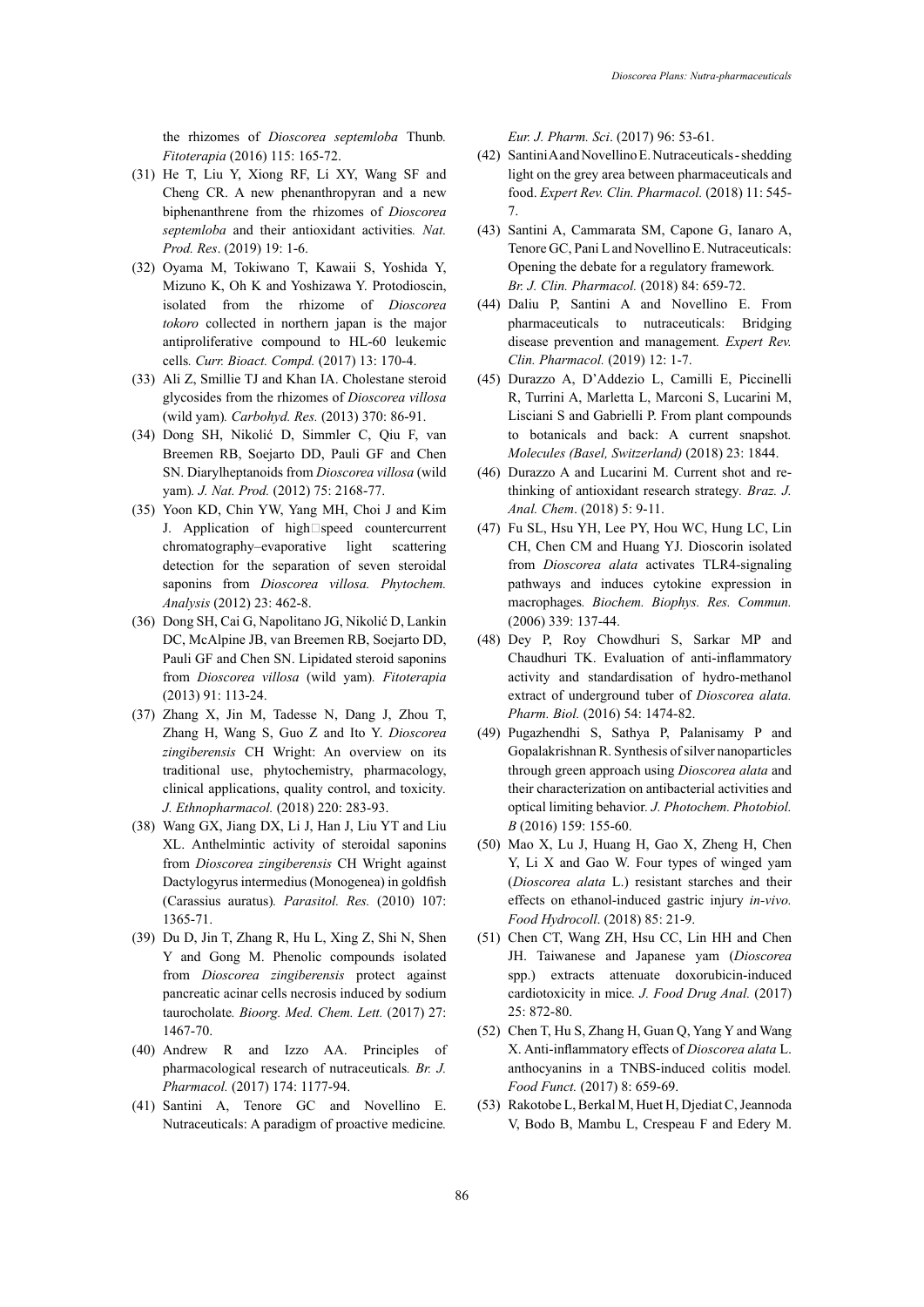Effects of Madagascar yam extracts, *Dioscorea antaly*, on embryo-larval development of medaka fish, Oryzias latipes*. Toxicon*. (2010) 55: 87-91.

- (54) Choi EM, Koo SJ and Hwang JK. Immune cell stimulating activity of mucopolysaccharide isolated from yam (*Dioscorea batatas*)*. J. Ethnopharmacol.* (2004) 91: 1-6.
- (55) Jin M, Suh SJ, Yang JH, Lu Y, Kim SJ, Kwon S, Jo TH, Kim JW, Park YI and Ahn GW. Antiinflammatory activity of bark of *Dioscorea batatas* DECNE through the inhibition of iNOS and COX-2 expressions in RAW264. 7 cells via NF-κB and ERK1/2 inactivation*. Food Chem. Toxicol*. (2010) 48: 3073-9.
- (56) Wen CC, Shyur LF, Jan JT, Liang PH, Kuo CJ, Arulselvan P, Wu JB, Kuo SC and Yang NS. Traditional Chinese medicine herbal extracts of Cibotium barometz, Gentiana scabra, *Dioscorea batatas*, Cassia tora and Taxillus chinensis inhibit SARS-CoV replication*. J. Tradit. Complement. Med.* (2011) 1: 41-50.
- (57) Byeon S, Oh J, Lim J, Lee J and Kim JS. Protective effects of *Dioscorea batatas* flesh and peel extracts against ethanol-induced gastric ulcer in mice*. Nutrients* (2018) 10: E1680.
- (58) Su PF, Li CJ, Hsu CC, Benson S, Wang SY, Aravindaram K, Chan SI, Wu SH, Yang FL and Huang WC. *Dioscorea* phytocompounds enhance murine splenocyte proliferation *ex-vivo* and improve regeneration of bone marrow cells *in-vivo. Evid. Based Complement. Alternat. Med.* (2011) 2011: 731308.
- (59) Su PF, Staniforth V, Li CJ, Wang CY, Chiao MT, Wang SY, Shyur LF and Yang NS. Immunomodulatory effects of phytocompounds characterized by *in-vivo* transgenic human GM-CSF promoter activity in skin tissues*. J. Biomed. Sci*. (2008) 15: 813-22.
- (60) Hidayat AFA, Chan CK, Mohamad J and Kadir HA. *Dioscorea bulbifera* induced apoptosis through inhibition of ERK 1/2 and activation of JNK signaling pathways in HCT116 human colorectal carcinoma cells*. Biomed. Pharmacother.* (2018) 104: 806-16.
- (61) Ghosh S, Parihar V, More P, Dhavale D and Chopade B. Phytochemistry and therapeutic potential of medicinal plant: *Dioscorea bulbifera. Med. chem*. (2015) 5: 154-9.
- (62) Nguelefack TB, Dutra RC, Paszcuk AF, Andrade EL, Tapondjou LA and Calixto JB. Antinociceptive activities of the methanol extract of the bulbs of *Dioscorea bulbifera* L. var sativa in mice is dependent of NO–cGMP–ATP-sensitive-K+ channel activation*. J. Ethnopharmacol.* (2010)

128: 567-74.

- (63) Hu K and Yao X. The cytotoxicity of protoneodioscin (NSC-698789), a furostanol saponin from the rhizomes of *Dioscorea collettii*  var. hypoglauca, against human cancer cells *invitro. Phytomedicine* (2002) 9: 560-5.
- (64) Hu K and Yao X. The cytotoxicity of methyl protoneogracillin (NSC□698793) and gracillin (NSC $\square$ 698787), two steroidal saponins from the rhizomes of *Dioscorea collettii* var. hypoglauca, against human cancer cells *in-vitro. Phytother. Res*. (2003) 17: 620-6.
- (65) Kunwar RM, Burlakoti C, Chowdhary CL and Bussmann RW. Medicinal plants in farwest Nepal: Indigenous uses and pharmacological validity*. Med. Aromat. Plant Sci. Biotechnol*. (2010) 4: 28- 42.
- (66) Upreti RP and Gyawali R. Antimicrobial activity and phytochemical screening of some traditionally used Nepalese medicinal plants*. Int. J. Pharm. Biol. Arch.* (2015) 6: 20-5.
- (67) Murugan M and Mohan VR. *In-vitro* antioxidant studies of *Dioscorea esculenta* (Lour). Burkill*. Asian Pac. J. Trop. Biomed.* (2012) 2: S1620-S4.
- (68) Lee MY, Lee NH, Jung D, Lee JA, Seo CS, Lee H, Kim JH and Shin HK. Protective effects of allantoin against ovalbumin (OVA)-induced lung inflammation in a murine model of asthma*. Int. Immunopharmacol.* (2010) 10: 474-80.
- (69) Kaladhar D, Rao VN, Barla S and Harasreeramulu S. Comparative antimicrobial studies of *Dioscorea Hamiltonii* hook. f. tubers with Azadirachta indica Stem*. J. Pharm. Sci. Technol*. (2010) 2: 284-7.
- (70) Zhao C, Li X, Miao J, Jing S, Li X, Huang L and Gao W. The effect of different extraction techniques on property and bioactivity of polysaccharides from *Dioscorea hemsleyi. Int. J. Biol. Macromol.* (2017) 102: 847-56.
- (71) Ashri A, Amalina N, Kamil A, Fazry S, Sairi MF, Nazar MF and Lazim AM. Modified *Dioscorea hispida* starch-based hydrogels and their *in-vitro* cytotoxicity study on small intestine cell line (FHS-74 Int)*. Int. J. Biol. Macromol.* (2018) 107: 2412-21.
- (72) Theerasin S and Baker A. Analysis and identification of phenolic compounds in *Dioscorea hispida Denns*t*. Asian J. Food Agro-Industry.* (2009) 2: 547-60.
- (73) Chiu CS, Deng JS, Chang HY, Chen YC, Lee MM, Hou WC, Lee CY, Huang SS and Huang GJ. Antioxidant and anti-inflammatory properties of Taiwanese yam (*Dioscorea japonica* Thunb. var. pseudojaponica (Hayata) Yamam.) and its reference compounds*. Food Chem.* (2013) 141: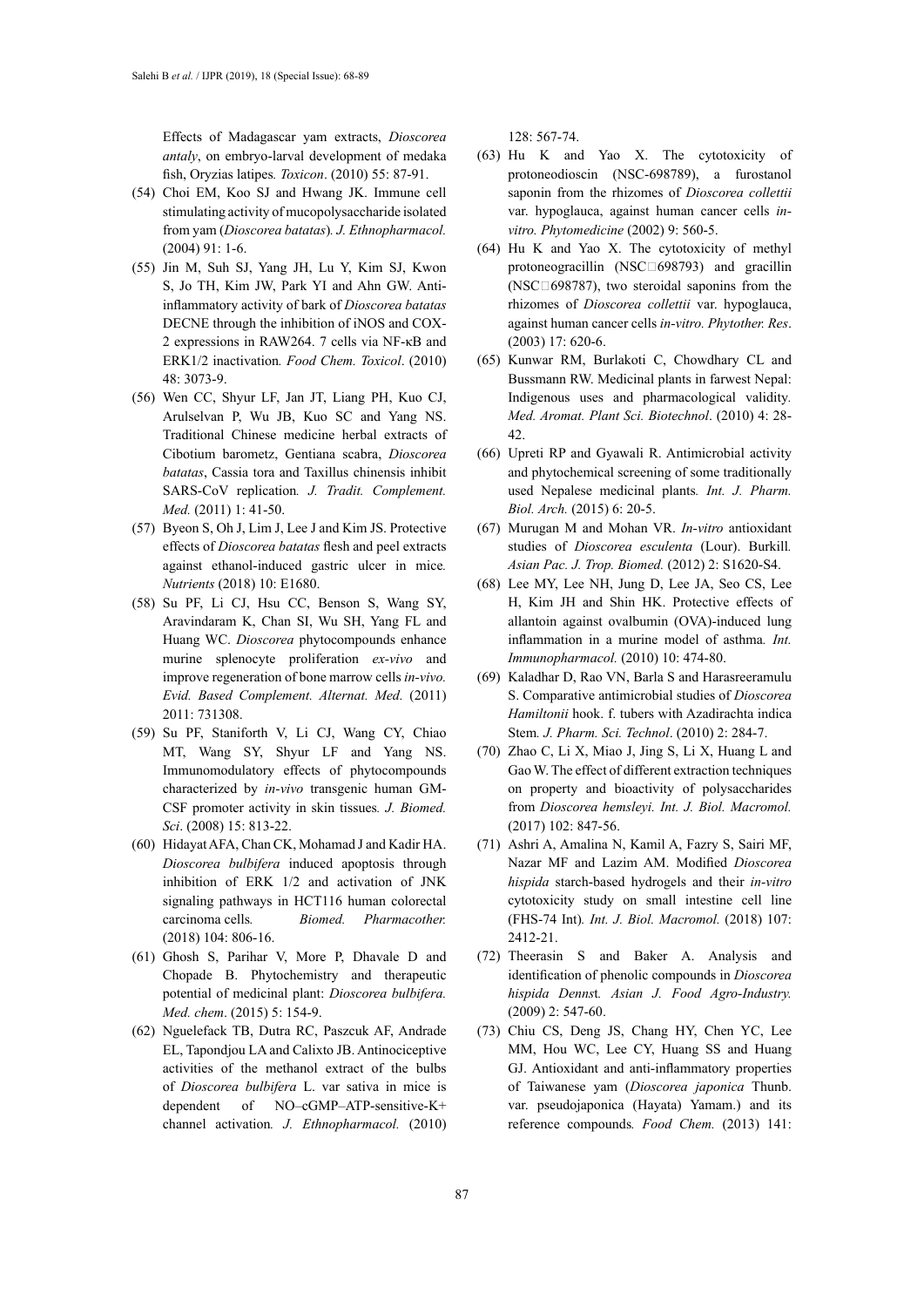1087-96.

- (74) Tewtrakul S and Itharat A. Nitric oxide inhibitory substances from the rhizomes of *Dioscorea membranacea. J. Ethnopharmacol.* (2007) 109: 412-6.
- (75) Panthong S, Ruangnoo S, Thongdeeying P, Sriwanthana B and Itharat A. Immunomodulatory activity of *Dioscorea membranacea* Pierre rhizomes and of its main active constituent Dioscorealide B*. BMC Complement. Altern. Med.* (2014) 14: 403.
- (76) Woo KW, Kwon OW, Kim SY, Choi SZ, Son MW, Kim KH and Lee KR. Phenolic derivatives from the rhizomes of *Dioscorea nipponica* and their antineuroinflammatory and neuroprotective activities*. J. Ethnopharmacol.* (2014) 155: 1164-70.
- (77) Tewtrakul S and Itharat A. Anti-allergic substances from the rhizomes of *Dioscorea membranacea. Bioorg. Med. Chem.* (2006) 14: 8707-11.
- (78) Zhou Q, Yu DH, Liu SM and Liu Y. Total saponins from *Discorea nipponica* makino ameliorate urate excretion in hyperuricemic rats*. Pharmacogn. Mag.* (2015) 11: 567-73.
- (79) Zhou Q, Yu DH, Zhang C, Liu SM and Lu F. Total saponins from *Discorea nipponica* ameliorate urate excretion in hyperuricemic mice*. Planta Med.* (2014) 80: 1259-68.
- (80) Wang T, Choi RC, Li J, Bi CW, Ran W, Chen X, Dong TT, Bi K and Tsim KW. Trillin, a steroidal saponin isolated from the rhizomes of *Dioscorea nipponica*, exerts protective effects against hyperlipidemia and oxidative stress*. J. Ethnopharmacol.* (2012) 139: 214-20.
- (81) Tang Y. *Comparative study on the morphology, chemistry, metabolism and anti-myocardial ischemia activity of three medicinal species of Dioscorea* [dissertation]. HKBU Institutional Repository, Hong Kong (2015) 1-176.
- (82) Yang MH, Yoon KD, Chin YW, Park JH, Kim SH, Kim YC and Kim J. Neuroprotective effects of *Dioscorea opposita* on scopolamine-induced memory impairment in *in-vivo* behavioral tests and *in vitro* assays*. J. Ethnopharmacol.* (2009) 121: 130-4.
- (83) Liu Y, Li H, Fan Y, Man S, Liu Z, Gao W and Wang T. Antioxidant and antitumor activities of the extracts from Chinese yam (*Dioscorea opposite* Thunb.) flesh and peel and the effective compounds*. J. Food Sci*. (2016) 81: H1553-64.
- (84) Ghosh S, Gurav S, Harke A, Chacko M, Joshi K, Dhepe A, Charolkar C, Shinde V, Kitture R and Parihar V. *Dioscorea oppositifolia* mediated synthesis of gold and silver nanoparticles with catalytic activity*. J. Nanomed. Nanotechnol*.

(2016) 7: 1-7.

- (85) Li Q, Li W, Gao Q and Zou Y. Hypoglycemic effect of Chinese yam (*Dioscorea opposita rhizoma*) polysaccharide in different structure and molecular weight*. J. Food Sci.* (2017) 82: 2487-94.
- (86) Kumar S, Mahanti P, Singh NR, Rath SK, Jena PK and Patra JK. Antioxidant activity, antibacterial potential and characterization of active fraction of *Dioscorea pentaphylla* L. tuber extract collected from Similipal Biosphere Reserve, Odisha, India*. Braz. J. Pharm. Sci.* (2017) 53: 1-10.
- (87) Tang YN, He XC, Ye M, Huang H, Chen HL, Peng WL, Zhao ZZ, Yi T and Chen HB. Cardioprotective effect of total saponins from three medicinal species of *Dioscorea* against isoprenaline-induced myocardial ischemia*. J. Ethnopharmacol.* (2015) 175: 451-5.
- (88) Yang L, Liu X, Zhuang X, Feng X, Zhong L and Ma T. Antifungal effects of Saponin extract from Rhizomes of *Dioscorea panthaica* Prain et Burk against *Candida* albicans*.Evid. Based Complement. Alternat. Med.* (2018) 2018: 6095307.
- (89) McKoy ML, Thomas PG, Asemota H, Omoruyi F and Simon O. Effects of Jamaican bitter yam *(Dioscorea polygonoides)* and diosgenin on blood and fecal cholesterol in rats*. J. Med. Food* (2014) 17: 1183-8.
- (90) McAnuff M, Omoruyi F, Morrison ESA and Asemota H. Changes in some liver enzymes in streptozotocin-induced diabetic rats fed sapogenin extract from bitter yam *(Dioscorea polygonoides*) or commercial diosgenin*. West Indian Med. J.*  (2005) 54: 97-101.
- (91) Chen Y, Chen XL, Xiang T, Sun BG, Luo HX, Liu MT, Chen ZX, Zhang SJ and Wang CJ. Total saponins from *Dioscorea septemloba* thunb reduce serum uric acid levels in rats with hyperuricemia through OATP1A1 up-regulation*. J. Huazhong Univ. Sci. Technol. Med. Sci.* (2016) 36: 237-42.
- (92) Fei Y, Ye D, Fan X and Dong F. Effect of *Dioscorea tokoro* Makino extract on hyperuricemia in mice*. Trop. J. Pharm. Res*. (2016) 15: 1883-7.
- (93) Teixeira A, Oliveira I, Lima E and Matsuura T. The use of purple yam *(Dioscorea trifida)* as a healthpromoting ingredient in bread making*. J. Res. Biol.* (2013) 3: 747-58.
- (94) Mollica JQ, Cara DC, D'Auriol M, Oliveira VB, Cesar IC and Brandão MG. Anti-inflammatory activity of American yam *Dioscorea trifida* Lf in food allergy induced by ovalbumin in mice*. J. Funct. Foods* (2013) 5: 1975-84.
- (95) Roy A, Geetha R and Lakshmi T. Valuation of the antibacterial activity of ethanolic extract of *Dioscorea villosa* tubers-an *in-vitro* study*. Int. J.*